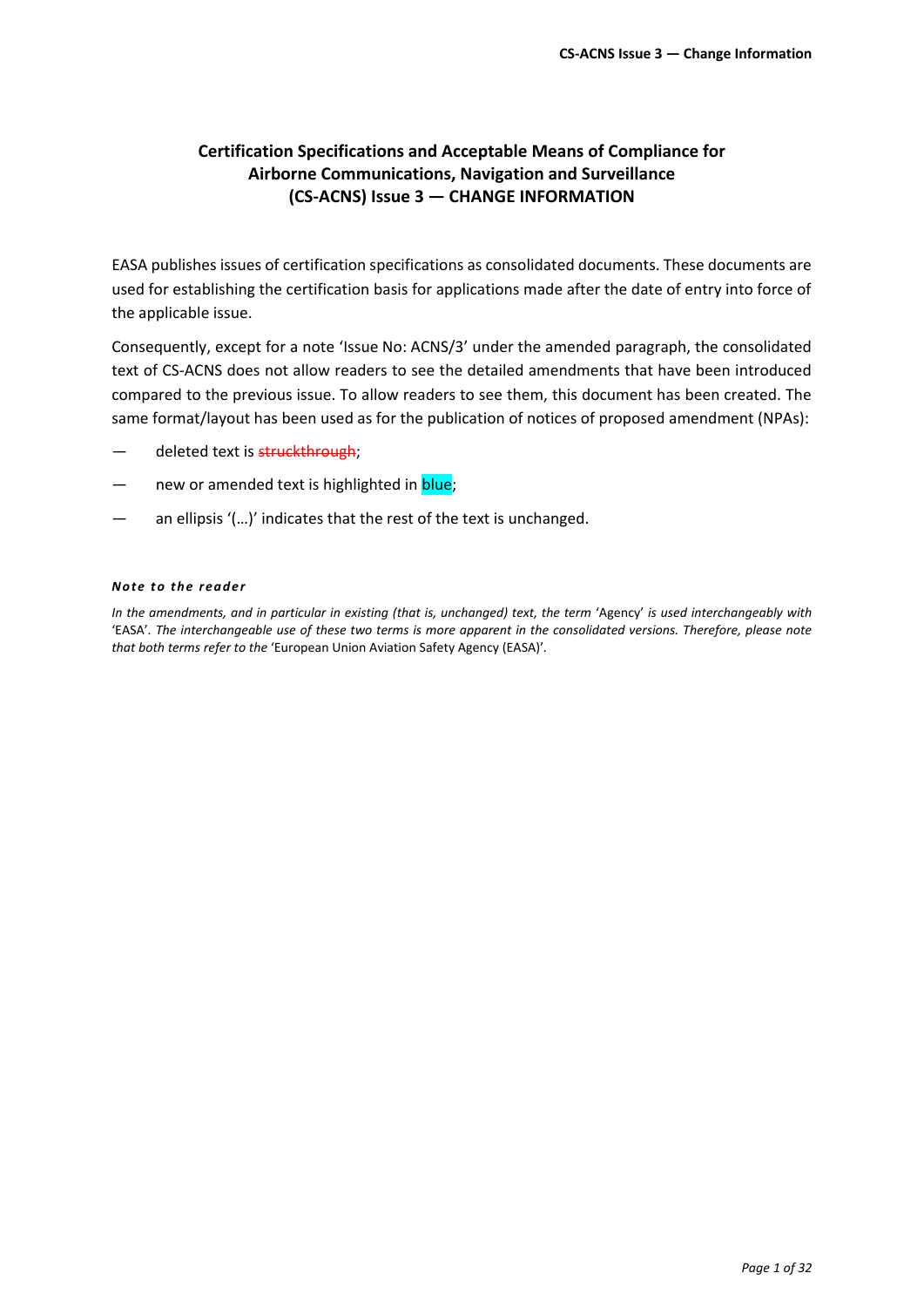# **SUBPART E — OTHERS**

## **SECTION 3 — LOCATION OF AN AIRCRAFT IN DISTRESS**

## **GENERAL**

## **CS ACNS.E.LAD.001 Applicability and scope**

This Section provides standards for the installation of equipment and systems that are intended to help locate an aircraft in distress, in accordance with Regulation (EU) No 965/2012 ('Air OPS Regulation'), including when such equipment and systems replace an emergency locator transmitter (ELT) or a low-frequency underwater locating device (ULD). Accidents and distress situations within the scope of this Section are those that take place between take-off and landing, or at an airfield, and severely damage the aircraft, irrespective of the number of fatalities and injuries.

### **GM1 ACNS.E.LAD.001 Applicability and scope COMMON GUIDANCE FOR ALL SOLUTIONS**

Point CAT.GEN.MPA.210 of Annex IV (Part-CAT) to the Air OPS Regulation requires robust and automatic means to accurately determine, following an accident during which the aircraft is severely damaged, the location of the point of end of flight. Point CAT.GEN.MPA.210 is applicable to some categories of large aeroplanes, when operated for commercial air transport (CAT).

The objective of point CAT.GEN.MPA.210 is to have a high probability of timely and accurately locating the accident site after an accident during which the aircraft is severely damaged, irrespective of the accident location and survivability. The scope of point CAT.GEN.MPA.210 includes non-survivable accidents. However, this Section does not address unlawful interference.

Means compliant with point CAT.GEN.MPA.210 are expected to:

- quickly inform the SAR authority concerned that an accident occurred or is about to occur and provide them with information that can easily be used for locating the accident site; and
- help the safety investigation authority concerned locate the accident site and the aircraft wreckage so that they can collect evidence in a reasonable time frame.

Therefore, if a means compliant with point CAT.GEN.MPA.210 is installed onboard the aircraft, point CAT.IDE.A.280 does not require equipping the aircraft with an automatic ELT, and point CAT.IDE.A.285 does not require equipping the aircraft with a low-frequency ULD.

The approval of the transmission service that processes signals sent by an airborne system to comply with point CAT.GEN.MPA.210 is out of the scope of this Section.

This Section includes:

- 'non-specific' acceptable means of compliance (AMC) and common guidance material (GM) (applicable to all solutions); and
- 'specific' AMC and GM (applicable only to a particular type of solution).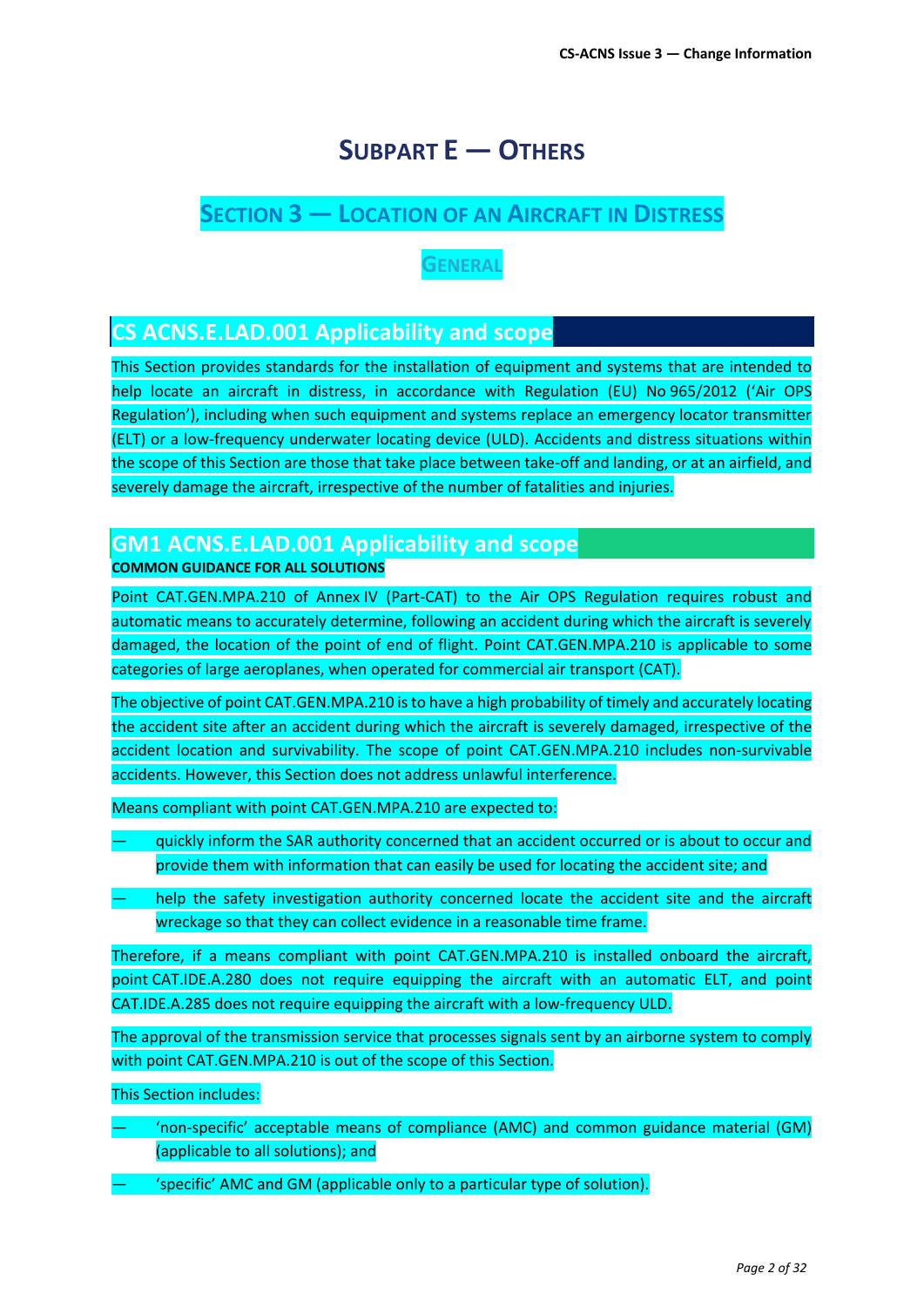For each certification specification (CS), there may be one or several non-specific AMC, and one or several specific AMC. When selecting one of the three types of solutions that are described below, all non-specific AMC and all AMC specific to the type of solution selected need to be met to demonstrate compliance with the related CS. When selecting a solution that is different from all these types of solutions or is a combination of several types of solutions, the means of compliance need to include all non-specific AMC and additional conditions to be agreed with EASA.

This Section includes three types of solutions:

#### — Automatic deployable flight recorder (ADFR)

An ADFR is composed of a recorder in a deployable package, a deployment system, and sensors in the aircraft. The deployable package contains an ELT that facilitates locating it, and a structure having both an aerofoil function and a float function. The sensors detect the deformation of the aircraft structure caused by the accident and the water pressure due to immersion. These detections result in the automatic deployment of the deployable package as well as in the activation of the ELT. Thanks to the deployment characteristics, the deployable package lands clear of the main impact point. It floats on water if the accidentsite is in water. The ELT transmits 406-MHz signals that are detected by satellites of the international COSPAS-SARSAT programme. This enables locating the point of end of flight within a few minutes. The ELT also transmits a 121.5-MHz homing signal to support the on-site search and rescue (SAR) of potential survivors. The recording function of the ADFR is not necessary to comply with point CAT.GEN.MPA.210.

#### — Distress tracking ELT (ELT(DT))

An ELT(DT) is a specific type of ELT that relies on an 'automatic triggering function'. That function monitors aircraft parameters and automatically triggers the ELT when it detects conditions that are likely to result in an accident during which the aircraft is severely damaged. The flight crew can also manually activate the ELT(DT) in case of a distress situation. Once the ELT is activated, it transmits 406-MHz signals that are detected by satellites of the international COSPAS-SARSAT programme. This enables locating the point of end of flight within a few minutes. If the accident is survivable, a crash-survivable ELT (the ELT(DT) or an automatic ELT) transmits, after the impact, the 406-MHz signals to satellites of the international COSPAS-SARSAT programme and a 121.5-MHz homing signal. These signals enable accurately locating the point of end of flight and support the on-site search and rescue of potential survivors.

#### — High-rate tracking (HRT)

HRT relies on an airborne system that frequently transmits signals that enable locating the aircraft in case of an accident. The frequency of the transmission and the accuracy of the transmitted position data are such that the point of end of flight can be located within a few minutes. Adequate position accuracy of the point of end of flight after a survivable accident is achieved either through high frequency of transmission, or transmission after reaching the point of end of flight, or both. A 121.5-MHz homing signal is also transmitted after a survivable accident to support the on-site search and rescue of potential survivors.

This Section's requirements do not address remote activation or remote deactivation of airborne systems.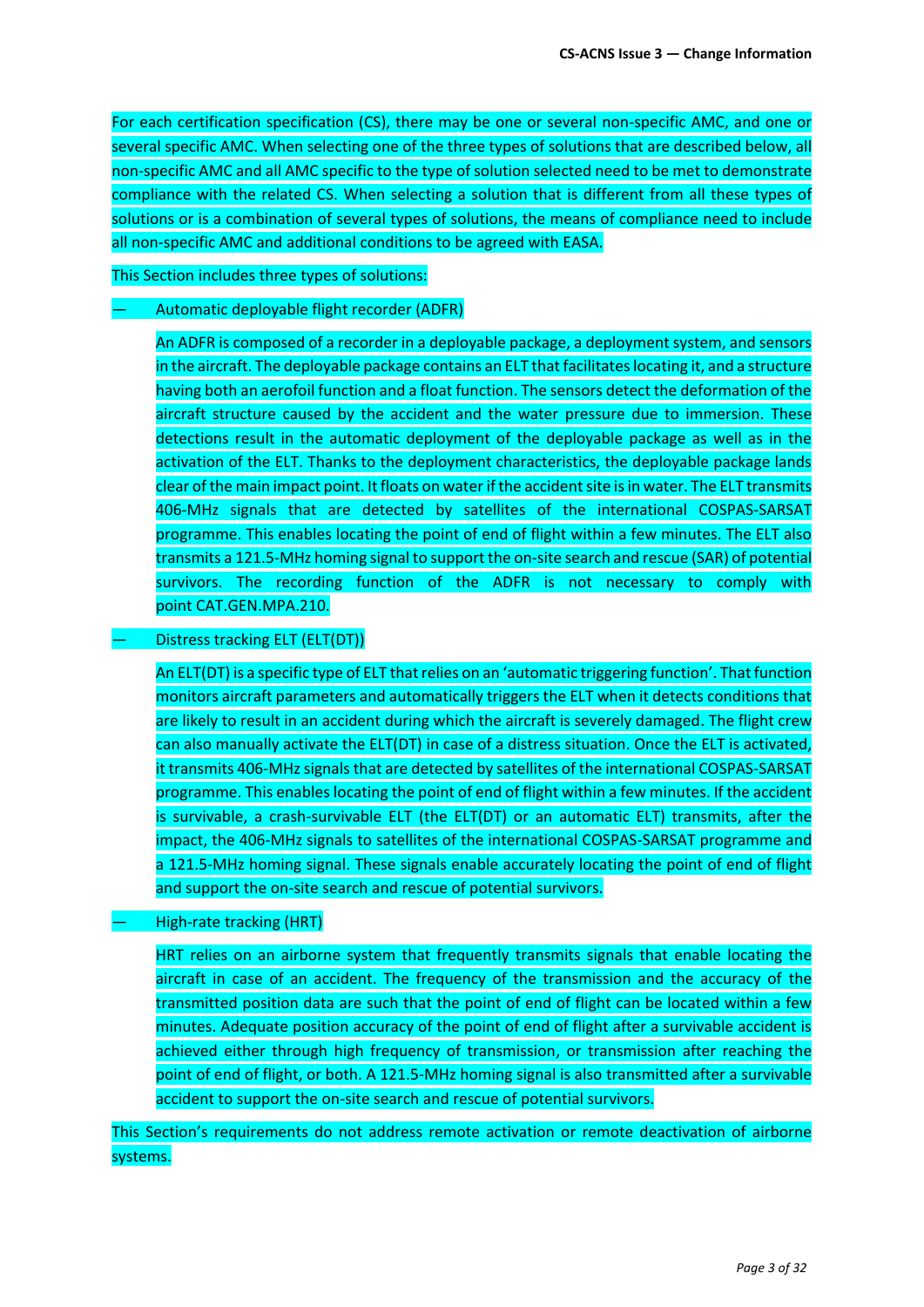| <b>CS ACNS.E.LAD.010 Definitions</b>                                                                                                                                                                                                                                                                                                                                                                                                                                                                                    |
|-------------------------------------------------------------------------------------------------------------------------------------------------------------------------------------------------------------------------------------------------------------------------------------------------------------------------------------------------------------------------------------------------------------------------------------------------------------------------------------------------------------------------|
| This CS contains definitions of terms that are only applicable to this Section and may differ from<br>definitions of terms in CS ACNS.A.GEN.005 'Definitions':                                                                                                                                                                                                                                                                                                                                                          |
| 'accident during which the aircraft is severely damaged' is an accident during which the aircraft<br>sustains damage or structural failure that:                                                                                                                                                                                                                                                                                                                                                                        |
| adversely affects the structural strength, performance or flight characteristics of the<br>aircraft; and                                                                                                                                                                                                                                                                                                                                                                                                                |
| would normally require a major repair or replacement of the affected component,                                                                                                                                                                                                                                                                                                                                                                                                                                         |
| except for an engine failure or damage to the engine, when the damage is limited to a single<br>engine (including its cowlings or accessories), to propellers, wing tips, antennas, probes, vanes,<br>tyres, brakes, wheels, fairings, panels, landing gear doors, windscreens, the aircraft skin (such<br>as small dents or puncture holes), or for minor damage to main rotor blades, tail rotor blades,<br>the landing gear, and minor damage resulting from hail or bird strike (including holes in the<br>radome); |
| 'activation of the system' is the transition of the system from another state to the activated<br>state;                                                                                                                                                                                                                                                                                                                                                                                                                |
| activation signals' are signals transmitted by the system to enable determination of the location'<br>of the point of end of flight without sending mobile SAR facilities to the area of the transmitter;                                                                                                                                                                                                                                                                                                               |
| 'automatic activation of the system' is activation of the system that is automatically triggered<br>by airborne equipment;                                                                                                                                                                                                                                                                                                                                                                                              |
| 'automatic triggering function' is a function that is performed by airborne equipment, that<br>monitors aircraft parameters, and that automatically activates the system when it detects<br>conditions that are likely to result in an accident during which the aircraft is severely damaged;                                                                                                                                                                                                                          |
| 'communication infrastructure' is the network of sensors, repeaters, and stations that are used<br>to detect activation signals and deactivation signals, to process into data the information<br>contained in these signals, and further distribute this data to the intended recipients; this<br>infrastructure typically includes satellites and ground stations;                                                                                                                                                    |
| 'deactivation of the system' is the transition of the system from the activated state to another<br>state;                                                                                                                                                                                                                                                                                                                                                                                                              |
| 'deactivation signals' are signals that are transmitted by the system to indicate its deactivation;                                                                                                                                                                                                                                                                                                                                                                                                                     |
| 'distress situation' is a situation wherein the aircraft and its occupants are threatened by grave<br>and imminent danger or require immediate assistance;                                                                                                                                                                                                                                                                                                                                                              |
| 'erroneous automatic activation' is undesirable automatic activation that results from an<br>equipment failure or from an error during the development of the equipment;                                                                                                                                                                                                                                                                                                                                                |
| 'functions of the system' are the minimum set of functions performed by the system to comply<br>with point CAT.GEN.MPA.210 of Annex IV (Part-CAT) to Regulation (EU) No 965/2012 ('Air OPS<br>Regulation'); they include: arming and disarming, detection of activation conditions, automatic<br>activation and automatic deactivation, manual activation and manual deactivation, collection<br>of the information to be transmitted, transmission of activation signals and transmission of                           |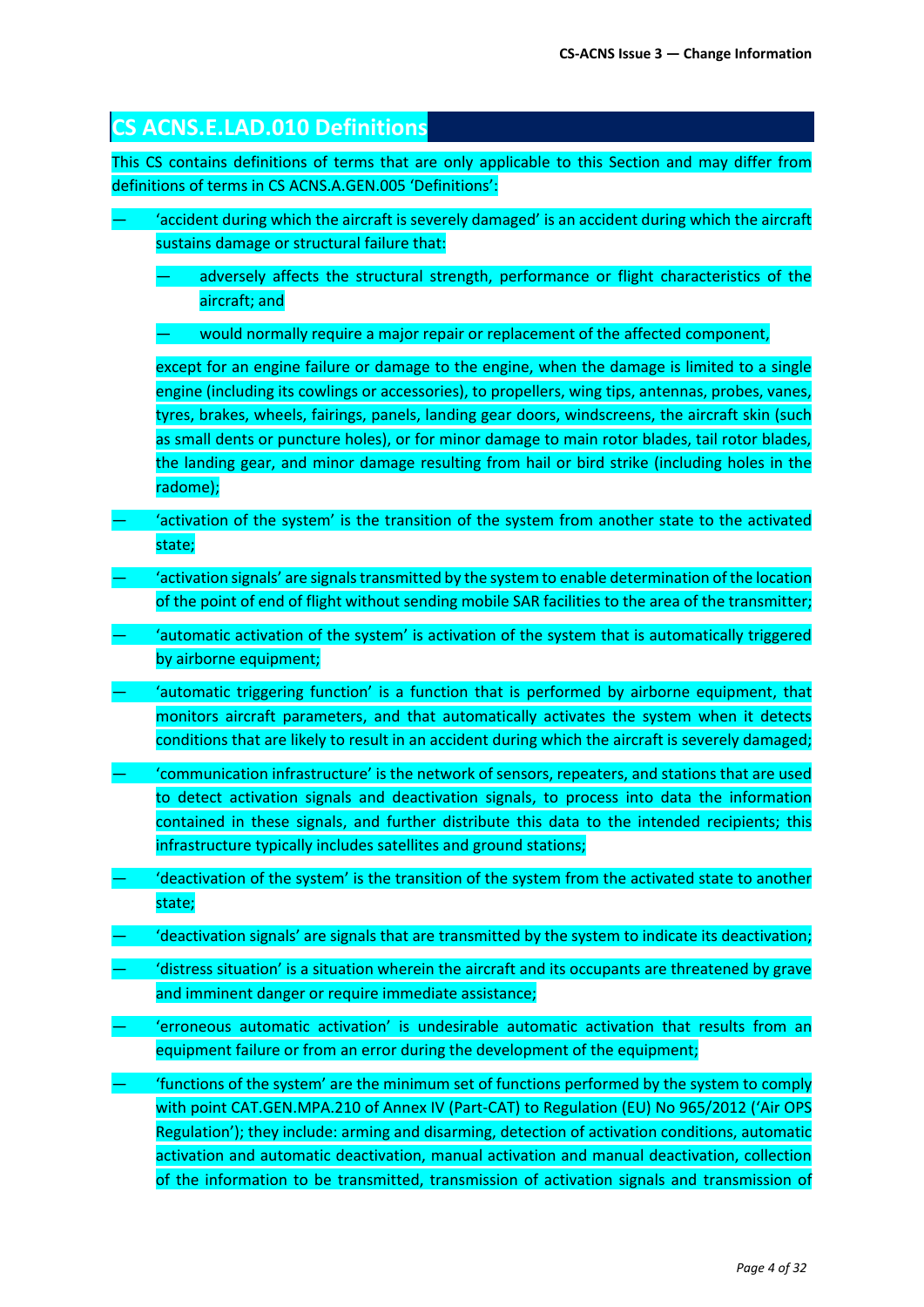deactivation signals, indication of activation to the flight crew, transmission of a homing signal, and means to determine the causes of undesirable automatic activation;

- 'homing signal' is a signal that allows mobile SAR facilities in the vicinity of the transmitter to continuously proceed towards the transmitter;
- 'manual activation of the system' is activation of the system that is manually triggered by a crew member;
- 'manual deactivation of the system' is deactivation of the system that is manually triggered by a crew member;
- 'point of end of flight' is, depending on the nature of the accident, the point where the aircraft crashed into land or water, or landed on land or water, or was destroyed;
- 'solution based on an ADFR' is a solution using equipment that meets the requirements applicable to an automatic deployable flight recorder (ADFR), except those related to the recording and retrieval of data for accident investigation purposes;
- 'solution based on an ELT(DT)' is a solution based on an automatic triggering function that is coupled with an emergency locator transmitter of a distress tracking type (ELT(DT));
- 'solution based on HRT' is a solution based on an automatic triggering function that is coupled with airborne equipment other than an ELT and that frequently transmits the aircraft position and the information that an accident during which the aircraft is severely damaged is likely to occur;
- 'signals' are the information that is transmitted by the system;
- 'survivable accident' is an accident such that, if an automatic fixed emergency locator transmitter (ELT(AF)) were correctly installed on board the aircraft, the ELT(AF) would not be exposed to conditions exceeding the environmental test conditions applicable to an ELT(AF), specified in EUROCAE ED-62B (including Change 1), Chapter 4;
- 'system' is the organised set of airborne applications and airborne equipment to comply with point CAT.GEN.MPA.210 of Annex IV (Part-CAT) to Regulation (EU) No 965/2012 ('Air OPS Regulation');
- 'the system is activated' means that the system is transmitting activation signals;
- 'the system is armed' means that all the functions of the system are operating or are ready to operate immediately (in particular, the detection of an accident condition and the signal transmission);
- 'the system is disarmed' means that the system cannot be automatically activated but may be manually activated.

### **GM1 ACNS.E.LAD.010 Definitions**

#### **COMMON GUIDANCE FOR ALL SOLUTIONS**

(a) A survivable accident is usually understood as an accident where some aircraft occupants could survive. However, for the purpose of demonstrating the performance of the system in conditions representatives of a survivable accident, the definition of 'survivable accident' in this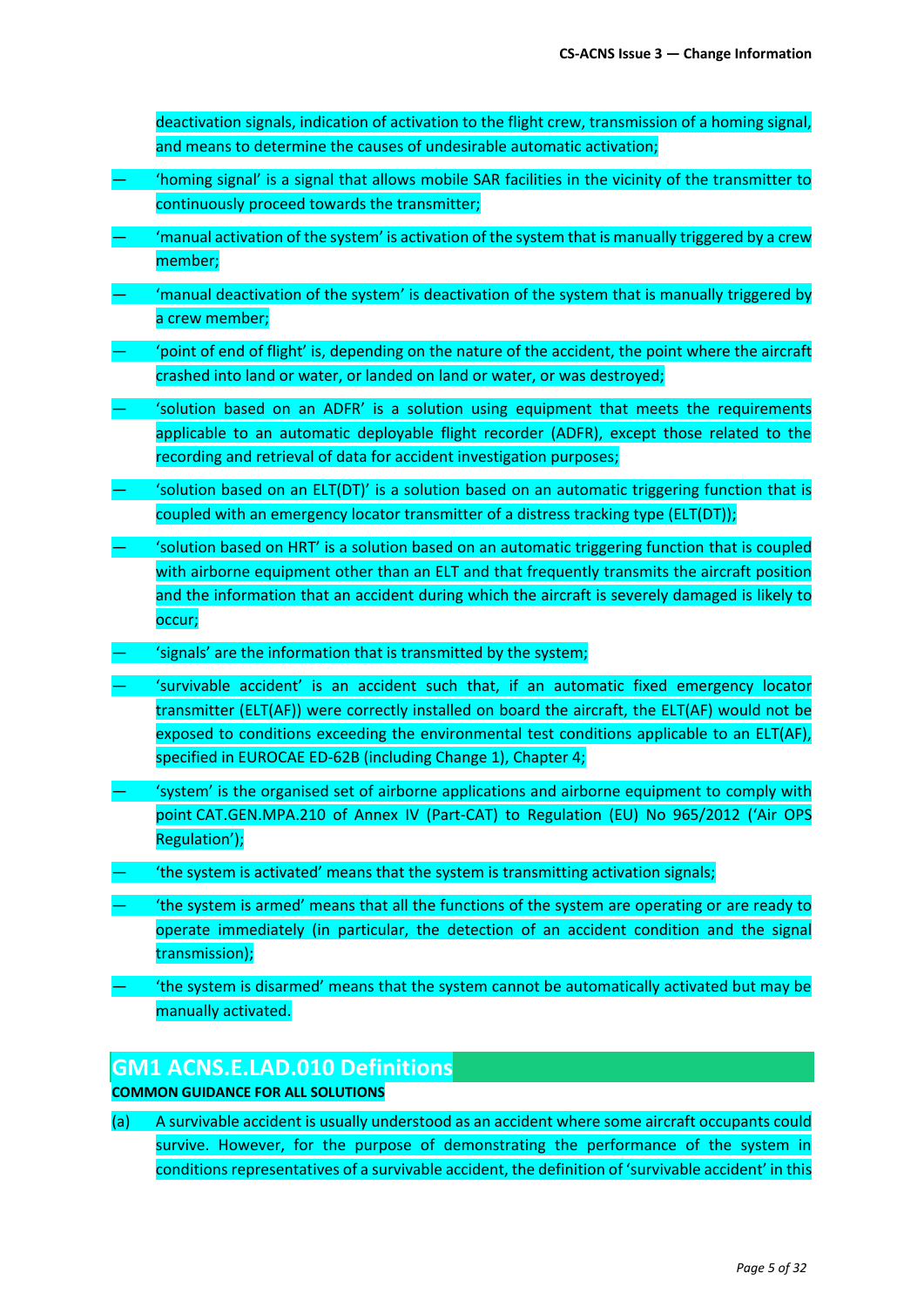Section is based on the environmental conditions applicable to an ELT(AF), specified in EUROCAE ED-62B (including Change 1), Chapter 4.

- (b) The following terms, as defined in EUROCAE ED-62B (including Change 1), are used for ELTs throughout this Section:
	- (1) 'class': determines a range of operating temperatures;
	- (2) 'capability C (crash survivability)': means meeting minimum crash-resistance specifications;
	- (3) 'capability H1 (121.5-MHz homing signal)': means transmitting a homing signal at a frequency of 121.5 MHz;
	- (4) 'capability G (internal/integral GNSS receiver)': means containing a GNSS receiver and transmitting GNSS coordinates through the 406-MHz signal;
	- (5) 'capability T.001 (first generation)': means meeting the requirements of COSPAS-SARSAT document C/S T.001 'Specification for Cospas-Sarsat 406MHz Distress Beacons'; and
	- (6) 'capability T.018 (second generation)': means meeting the requirements of COSPAS-SARSAT document C/S T.018 'Specification for Second Generation Cospas-Sarsat 406MHz Distress Beacons'.
- (c) Non-dedicated airborne data sources that are used for the detection of activation conditions are usually not considered part of the system, except for the source of position information that is transmitted through the activation signals.
- (d) An automatic triggering function is intended to activate the system before an accident occurs and should not be confused with a crash sensor.

## **CS ACNS.E.LAD.020 System approval**

All equipment that the system is composed of is approved.

## **AMC1 ACNS.E.LAD.020 System approval**

**ACCEPTABLE MEANS OF COMPLIANCE APPLICABLE TO ALL SOLUTIONS**

All ELTs that are part of the system should be approved in accordance with European Technical Standard Order (ETSO)-C126c. The conditions for approval of equipment other than ELTs should be agreed with EASA.

#### **AMC2 ACNS.E.LAD.020 System approval ACCEPTABLE MEANS OF COMPLIANCE SPECIFIC TO SOLUTIONS BASED ON AN ADFR**

- (a) The system should meet the conditions of AMC1 ACNS.E.LAD.020.
- (b) The ADFR and its integrated ELT should meet the specifications of European Technical Standard Order (ETSO)-2C517, except that the recording of data to facilitate accident investigations is not necessary for compliance with CS ACNS.E.LAD.020.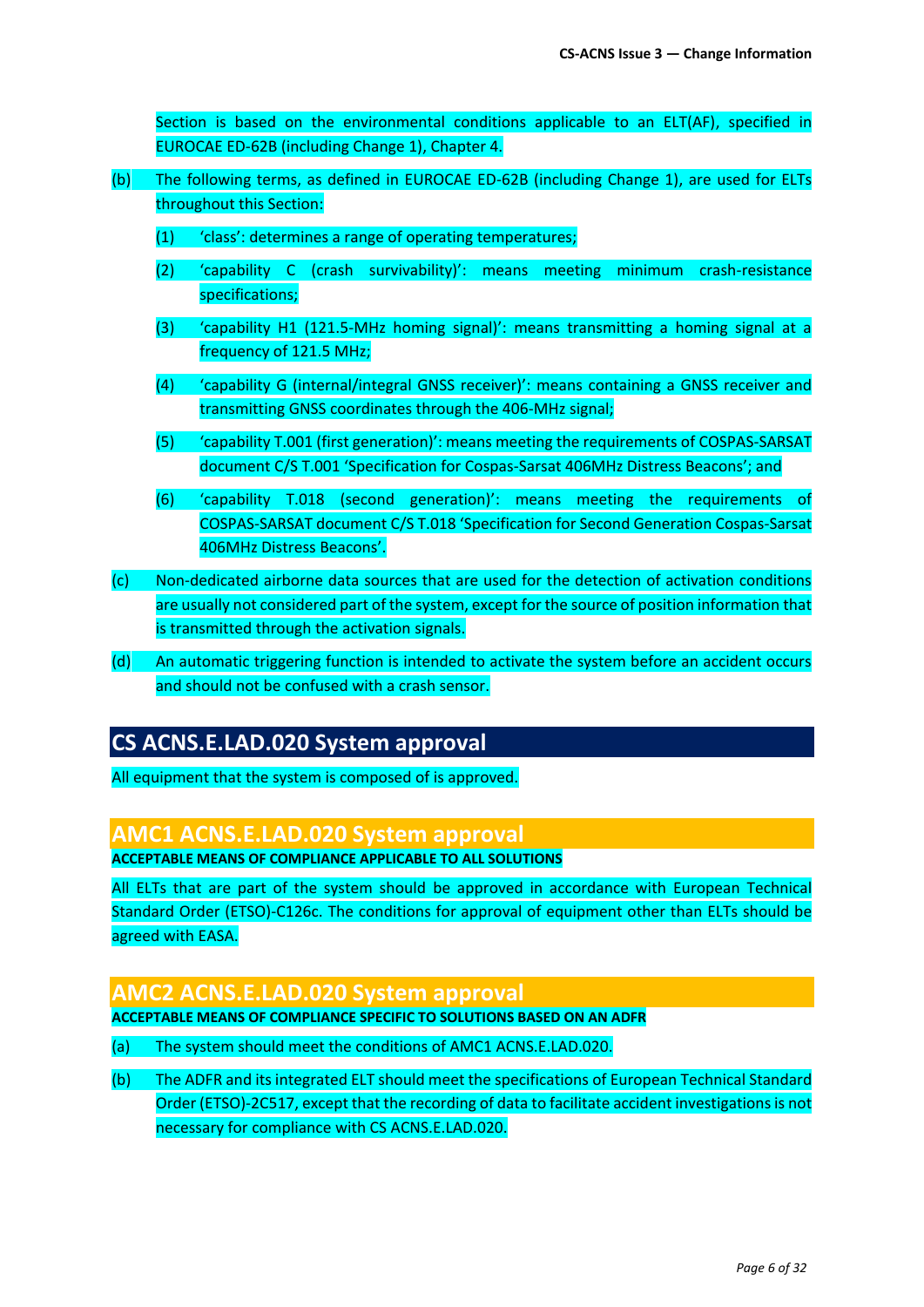- (c) The ADFR should be installed in accordance with CS 25.1457 of the Certification Specifications for Large Aeroplanes (CS-25), except that the recording of data to facilitate accident investigations is not required for compliance with CS ACNS.E.LAD.020.
- (d) the ELT that is integrated into the deployable package of the ADFR should be of class 0 unless, during normal aircraft operation, the ELT is exposed to temperature cycles for which class 1 is sufficient.
- (e) The ELT that is integrated into the deployable package of the ADFR should have capabilities G (internal/integral GNSS receiver) and H1 (121.5-MHz homing signal) unless an ELT(AF) or (AP) with capabilities C (crash survivability), G, and H1 is installed.

#### **AMC3 ACNS.E.LAD.020 System approval**

**ACCEPTABLE MEANS OF COMPLIANCE SPECIFIC TO SOLUTIONS BASED ON AN ELT(DT)**

- (a) The system should meet the conditions of AMC1 ACNS.E.LAD.020
- (b) The ELT(DT) should have capability G (internal/integral GNSS receiver).
- (c) The ELT(DT) should have capabilities C (crash survivability) and H1 (121.5-MHz homing signal) unless an ELT(AF) or (AP) with capabilities C and H1 is installed.
- (d) The ELT(DT) should be installed in accordance with EUROCAE ED-62B (including Change 1), Chapter 6.

**TRANSMISSION**

## **CS ACNS.E.LAD.110 Transmission of the activation signals**

- (a) Following activation of the system, the system transmits the activation signals within a time frame that maximises the likelihood that the communication infrastructure receives at least once the information that is required for activation signals.
- (b) The characteristics of the activation signals are such that the communication infrastructure can detect them and process their required information into data.

#### **AMC1 ACNS.E.LAD.110 Transmission of the activation signals ACCEPTABLE MEANS OF COMPLIANCE APPLICABLE TO ALL SOLUTIONS**

If activation signals are transmitted by other equipment than an ELT:

- (a) a detailed description of the communication infrastructure that will be used by the system should be provided, including evidence that this communication infrastructure can detect and process activation signals; and
- (b) the time frame to transmit activation signals following activation of the system should be based on assumptions about the performance of the communication infrastructure.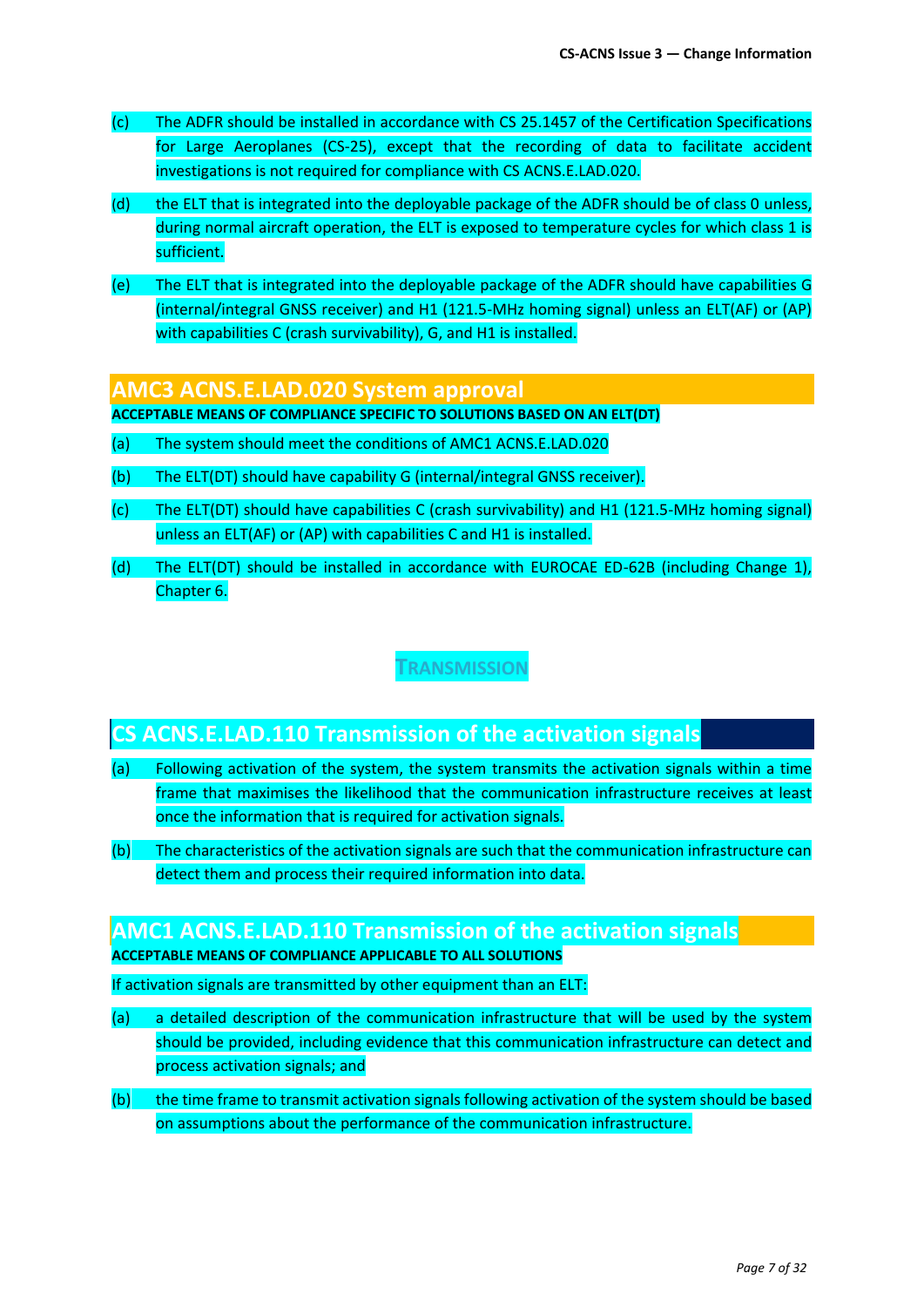### **AMC2 ACNS.E.LAD.110 Transmission of the activation signals ACCEPTABLE MEANS OF COMPLIANCE SPECIFIC TO SOLUTIONS BASED ON AN ELT(DT)**

- (a) The system should meet the conditions of AMC1 ACNS.E.LAD.110.
- (b) The transmission of the activation signals should start no later than 5 seconds after detection of an activation condition or after manual activation by the flight crew.

### **AMC3 ACNS.E.LAD.110 Transmission of the activation signals**

**ACCEPTABLE MEANS OF COMPLIANCE SPECIFIC TO SOLUTIONS BASED ON HRT**

- (a) The system should meet the conditions of AMC1 ACNS.E.LAD.110.
- (b) The transmission of the activation signals should start no later than 5 seconds after detection of an activation condition or after manual activation by the flight crew.

### **GM1 ACNS.E.LAD.110 Transmission of the activation signals COMMON GUIDANCE FOR ALL SOLUTIONS**

It is recommended that activation signals are transmitted even when part of the information that is required by CS ACNS.E.LAD.140 is not available to the system (e.g. due to the failure of some data sources).

## **CS ACNS.E.LAD.120 Repeated transmission of the activation signals**

Once activated, the system repeatedly transmits activation signals so that they can be detected by the communication infrastructure at time intervals that do not exceed 1 minute. The system continues to transmit those signals at least until it reaches the point of end of flight or until it is deactivated.

## **AMC1 ACNS.E.LAD.120 Repeated transmission of the activation signals**

**ACCEPTABLE MEANS OF COMPLIANCE APPLICABLE TO ALL SOLUTIONS**

If activation signals are transmitted by other equipment than an ELT, the time intervals for transmitting activation signals should be based on assumptions about the performance of the communication infrastructure that will detect those activation signals.

## **CS ACNS.E.LAD.130 Transmission of the deactivation signals**

- (a) Upon deactivation of the system, the system automatically transmits deactivation signals so that the information that is required for deactivation signals is transmitted within 1 minute of the time of deactivation.
- (b) Transmission of deactivation signals is repeated so that the communication infrastructure receives the information that is required for deactivation signals with a 99.9-% probability.
- (c) The characteristics of the deactivation signals are such that the communication infrastructure can detect them and process their required information into data.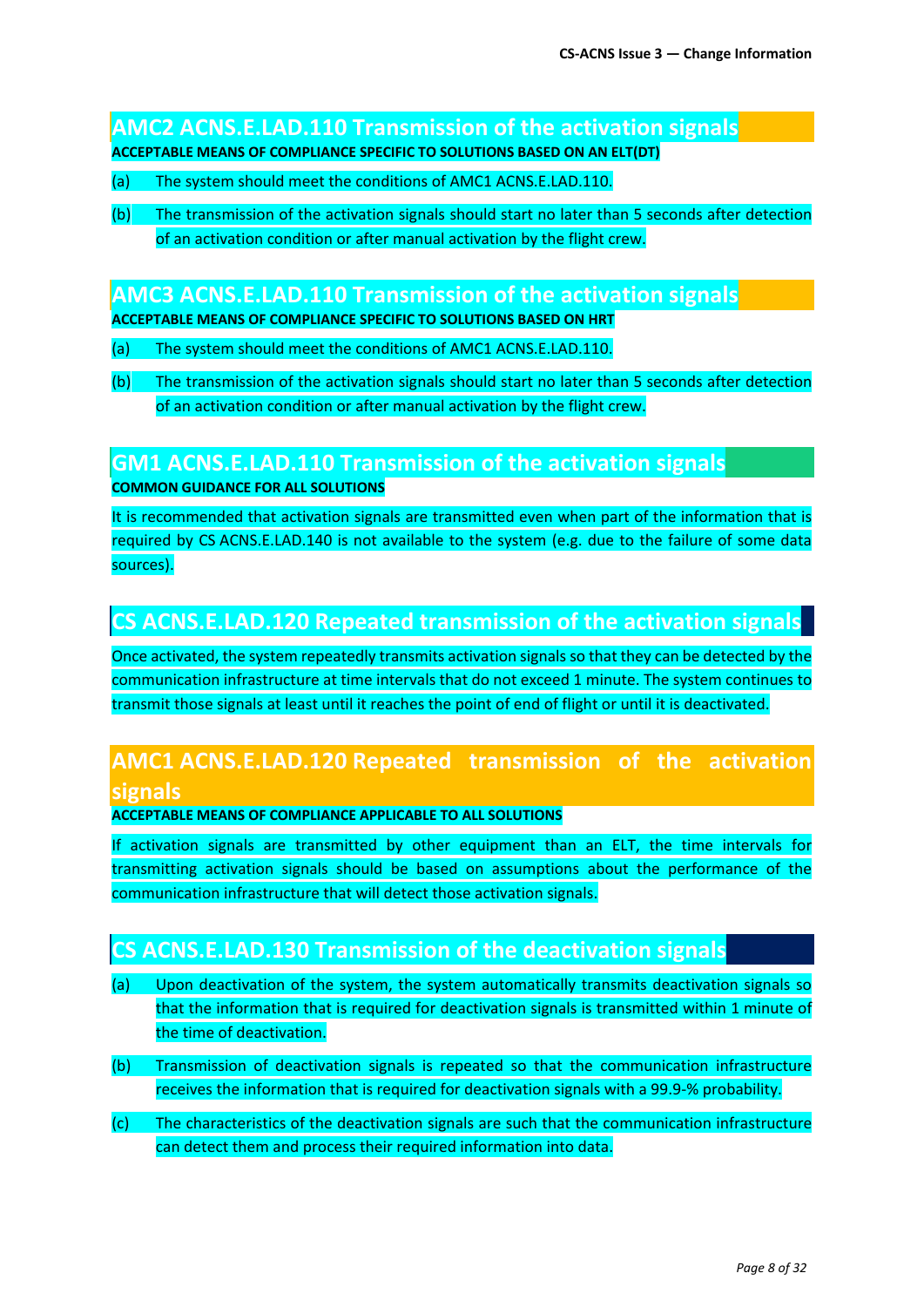### **AMC1 ACNS.E.LAD.130 Transmission of the deactivation signals ACCEPTABLE MEANS OF COMPLIANCE APPLICABLE TO ALL SOLUTIONS**

If deactivation signals are transmitted by other equipment than an ELT, a detailed description of the communication infrastructure that is used by the system should be provided, including evidence that this communication infrastructure will detect and process deactivation signals.

## **CS ACNS.E.LAD.140 Activation signals — essential information**

The activation signals contain sufficient information to determine:

- that the system is activated;
- the latitude and longitude of the aircraft:
- the times at which the latitude and longitude were valid;
- the identification of the aircraft from which the activation signals are sent; and
- the type of airborne equipment that transmitted the signals.

### **AMC1 ACNS.E.LAD.140 Activation signals — essential information ACCEPTABLE MEANS OF COMPLIANCE APPLICABLE TO ALL SOLUTIONS**

- (a) If the activation signals are transmitted in flight, every activation signal containing information that is used to determine the latitude or longitude of the aircraft should be sent no later than 2 seconds after the time at which this information is valid.
- (b) The information that is used to determine the latitude and longitude of the aircraft should be included in the activation signals even if this information is inaccurate.
- (c) If an activation signal contains latitude or longitude information, this information should be provided in the World Geodetic System 84 (WGS84) (G1150 or later) or in another realisation of the International Terrestrial Reference Frame (IERS) (2000 or later).
- (d) The information contained in the activation signals or their characteristics should be sufficient to determine with certainty whether those signals were transmitted by an automatic ELT, an ELT(DT), or another type of equipment.

#### **GM1 ACNS.E.LAD.140 Activation signals — essential information GUIDANCE FOR SOLUTIONS BASED ON AN ELT(DT)**

The primary position source for the ELT(DT) does not need to be an internal or integral GNSS receiver. The ELT(DT) can encode the latitude and longitude based on an approved aircraft position source when this source is available. When the aircraft position source is lost, automatically reverting the position source to the internal GNSS receiver of the ELT(DT) is needed to meet CS ACNS.E.LAD.230.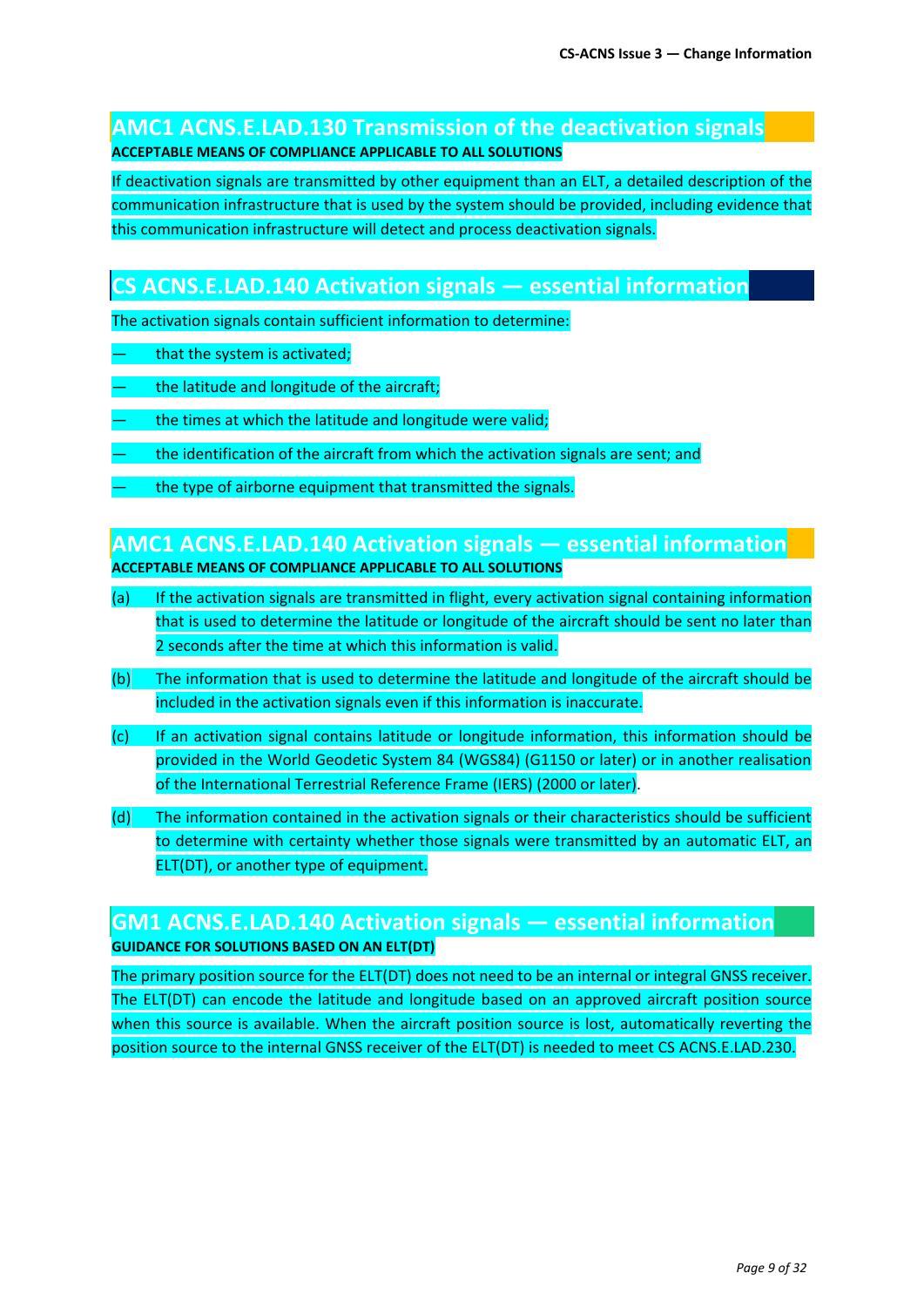### **CS ACNS.E.LAD.150 Activation signals — supplementary information**

If any of the following information is readily available to the system and supported by the communication infrastructure to which the system transmits activation signals, then it is part of the information of the activation signals:

- whether the transmitted latitude and longitude were stamped as invalid data;
- the estimated accuracy of the transmitted latitude and longitude;
- whether the system was automatically or manually activated;
- the aircraft altitude;
- the ground speed of the aircraft;
- the aircraft course; or
- the vertical speed of the aircraft.

## **GM1 ACNS.E.LAD.150 Activation signals — supplementary information**

**COMMON GUIDANCE FOR ALL SOLUTIONS**

- (a) When considering an already approved aircraft type, information 'readily available to the system' can be understood as information whose collection only requires changes to the airborne equipment that is part of the system. For new type certificates, the supplementary information to be contained in activation signals should be agreed with EASA.
- (b) 'supported by the communication infrastructure' can be understood as information that can be processed into data by the communication infrastructure without modifying that infrastructure.

## **CS ACNS.E.LAD.160 Deactivation signals — essential information**

The deactivation signals contain sufficient information to determine:

- that the system was deactivated;
- the identification of the aircraft from which the deactivation signals are sent; and
- the type of airborne equipment that transmitted the signals.

### **CS ACNS.E.LAD.170 Transmission of a homing signal**

- (a) In case of a survivable accident, a 121.5-MHz homing signal is automatically transmitted after reaching the point of end of flight. The characteristics of the 121.5-MHz homing signal are compatible with standard homing direction finders.
- (b) The flight crew can manually initiate the transmission of a 121.5-MHz homing signal, at least when the aircraft is not airborne.
- (c) The flight crew can manually stop the transmission of the 121.5-MHz homing signal whether this transmission was automatically or manually initiated unless the homing-signal transmitter is detached from the aircraft.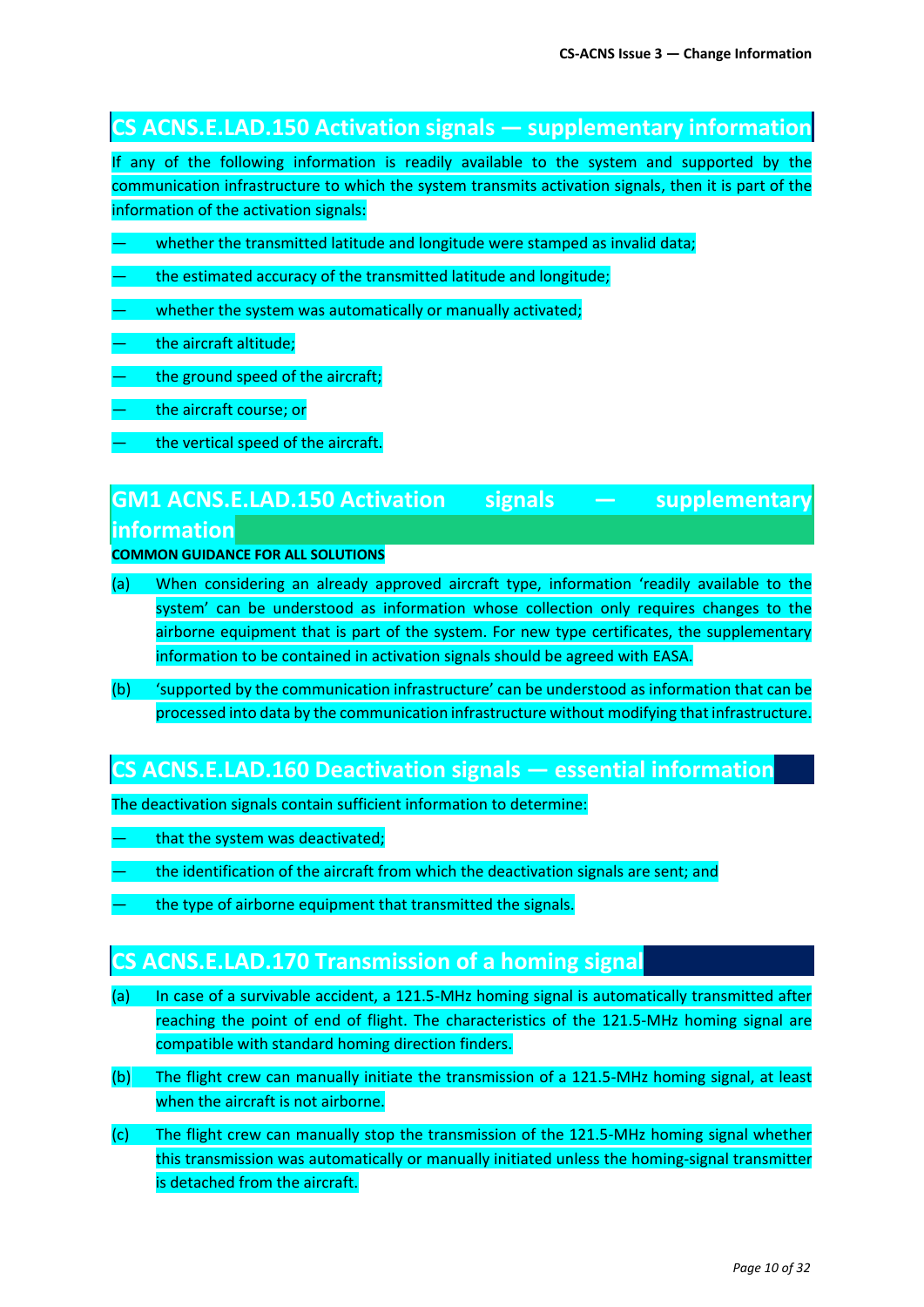(d) The 121.5-MHz homing signal is transmitted for at least 48 hours or until the aircraft is submersed.

#### **AMC1 ACNS.E.LAD.170 Transmission of a homing signal**

#### **ACCEPTABLE MEANS OF COMPLIANCE APPLICABLE TO ALL SOLUTIONS**

- (a) The 121.5-MHz homing-signal transmitter should meet the specifications of EUROCAE ED-62B (including Change 1) that are applicable to:
	- (1) an automatic ELT with capabilities C (crash survivability) and H1 (121.5-MHz homing signal) and of class 0 or 1; or
	- (2) an ELT(DT) with capability C and H1, and of class 0 or 1,

except for specifications related to the transmission of the 406-MHz signal, to COSPAS-SARSAT requirements, to ELT controls, or the ELT monitoring system.

- (b) When the same battery powers both the transmission of the activation signals and of the 121.5-MHz homing signal, the battery capacity should be sufficient to cover the transmission of the 121.5-MHz homing signal for 48 hours and the transmission of the activation signals for a duration sufficient to meet CS ACNS.E.LAD.420.
- (c) The system should detect that the aircraft collided with terrain or water to initiate the transmission of a 121.5-MHz homing signal. The detection may be made by means of an acceleration sensor ('g-switch') or through other methods. Refer to EUROCAE ED-62B (including Change 1), Section 2.9.5.1
- (d) The installation of the homing-signal transmitter and of its antenna should be such that after a successful ditching or landing, the transmission is possible despite damage to, or immersion of, the lower part of the fuselage and/or the wings.

## **GM1 ACNS.E.LAD.170 Transmission of a homing signal**

**COMMON GUIDANCE FOR ALL SOLUTIONS**

- (a) CS ACNS.E.LAD.170 could be met by installing an ELT(AF) or (AP).
- (b) It is recommended that the manual activation of the system (see CS ACNS.E.LAD.250) also initiates the transmission of the 121.5-MHz homing signal as soon as, but not before, the aircraft reaches the point of end of flight.

### **OPERATION, ACTIVATION AND DEACTIVATION**

### **CS ACNS.E.LAD.210 Normal operation**

- (a) The system is automatically armed at the beginning of the flight and while the aircraft is still above the departure airfield.
- (b) The system remains armed at least as long as the aircraft is airborne.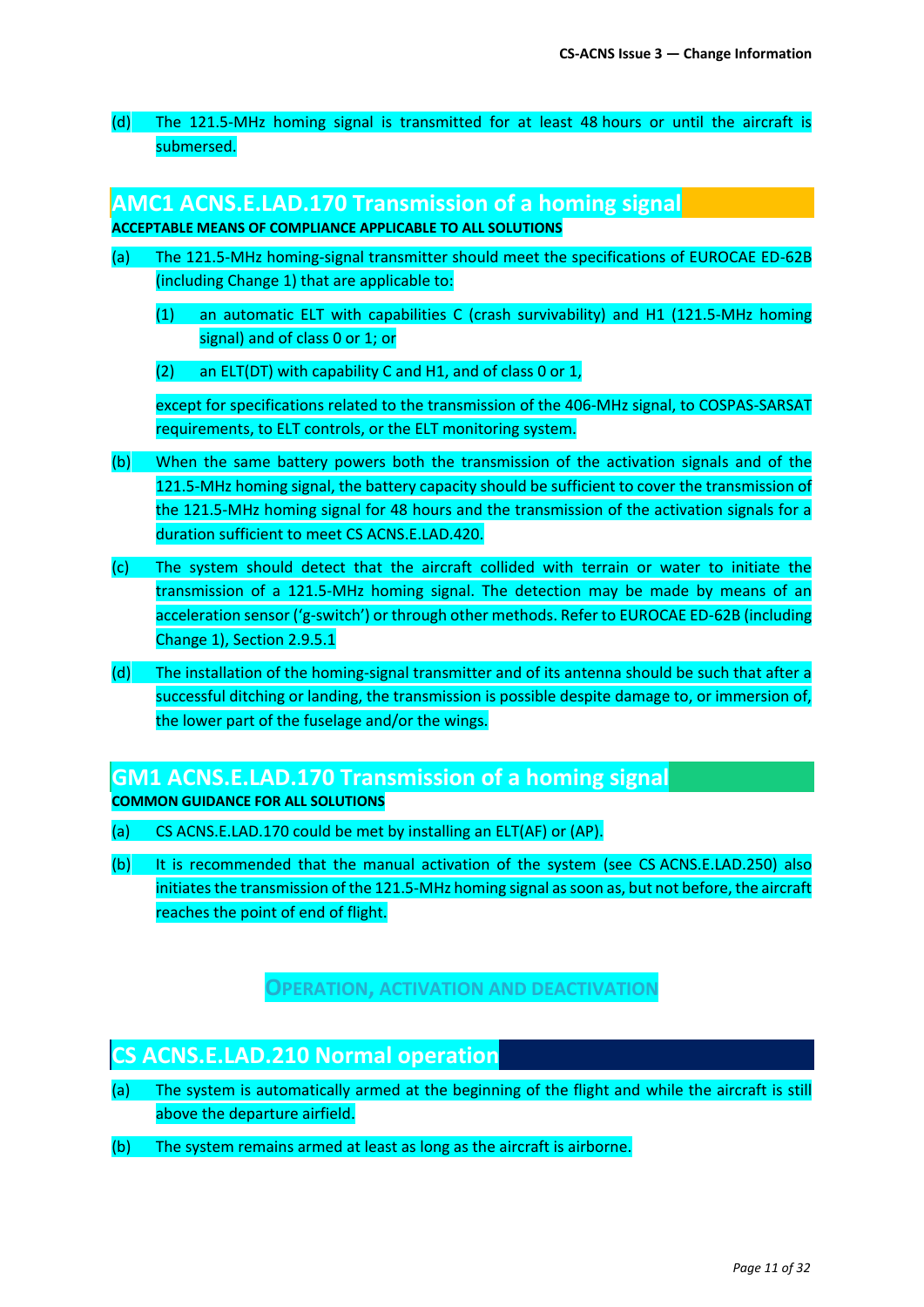## **AMC1 ACNS.E.LAD.210 Normal operation**

**ACCEPTABLE MEANS OF COMPLIANCE APPLICABLE TO ALL SOLUTIONS**

The correct arming of the system should be demonstrated through dedicated testing during certification, and, if necessary, through system status monitoring.

### **AMC2 ACNS.E.LAD.210 Normal operation**

**ACCEPTABLE MEANS OF COMPLIANCE SPECIFIC TO SOLUTIONS BASED ON AN ELT(DT)**

- (a) The system should meet the conditions of AMC1 ACNS.E.LAD.210.
- (b) Except for specific operations, such as maintenance, an arming and a disarming signal should be automatically sent to the ELT(DT). The ELT(DT) should be armed no later than when the aircraft becomes airborne.

### **GM1 ACNS.E.LAD.210 Normal operation**

**GUIDANCE FOR SOLUTIONS BASED ON AN ADFR**

'armed' ADFR means that the ADFR is ready to be deployed as soon as its sensors detect an accident.

## **GM2 ACNS.E.LAD.210 Normal operation**

**GUIDANCE FOR SOLUTIONS BASED ON AN ELT(DT)**

Arming and disarming of an ELT(DT) is defined in EUROCAE ED-62B (including Change 1), Section 2.9.5.1. Arming results in the transition to the armed state. Disarming results in the transition to the disarmed state.

# **CS ACNS.E.LAD.230 Continued operation after losing normal electrical power**

- (a) If the system does not include deployable equipment, it remains armed or activated throughout the following:
	- (1) flight with normal electrical power, for the maximum possible duration of flight in that condition, followed by;
	- (2) flight with all the systems generating normal electrical power inoperative, for the maximum possible duration of flight in that condition.
- (b) If the system includes deployable equipment, it remains armed or activated throughout the following:
	- (1) flight with normal electrical power, for the maximum possible duration of flight in that condition, followed by;
	- (2) flight with all the systems generating normal electrical power inoperative, for the maximum possible duration of flight in that condition, followed by;
	- (3) 15 minutes on the ground with all systems generating normal electrical power inoperative.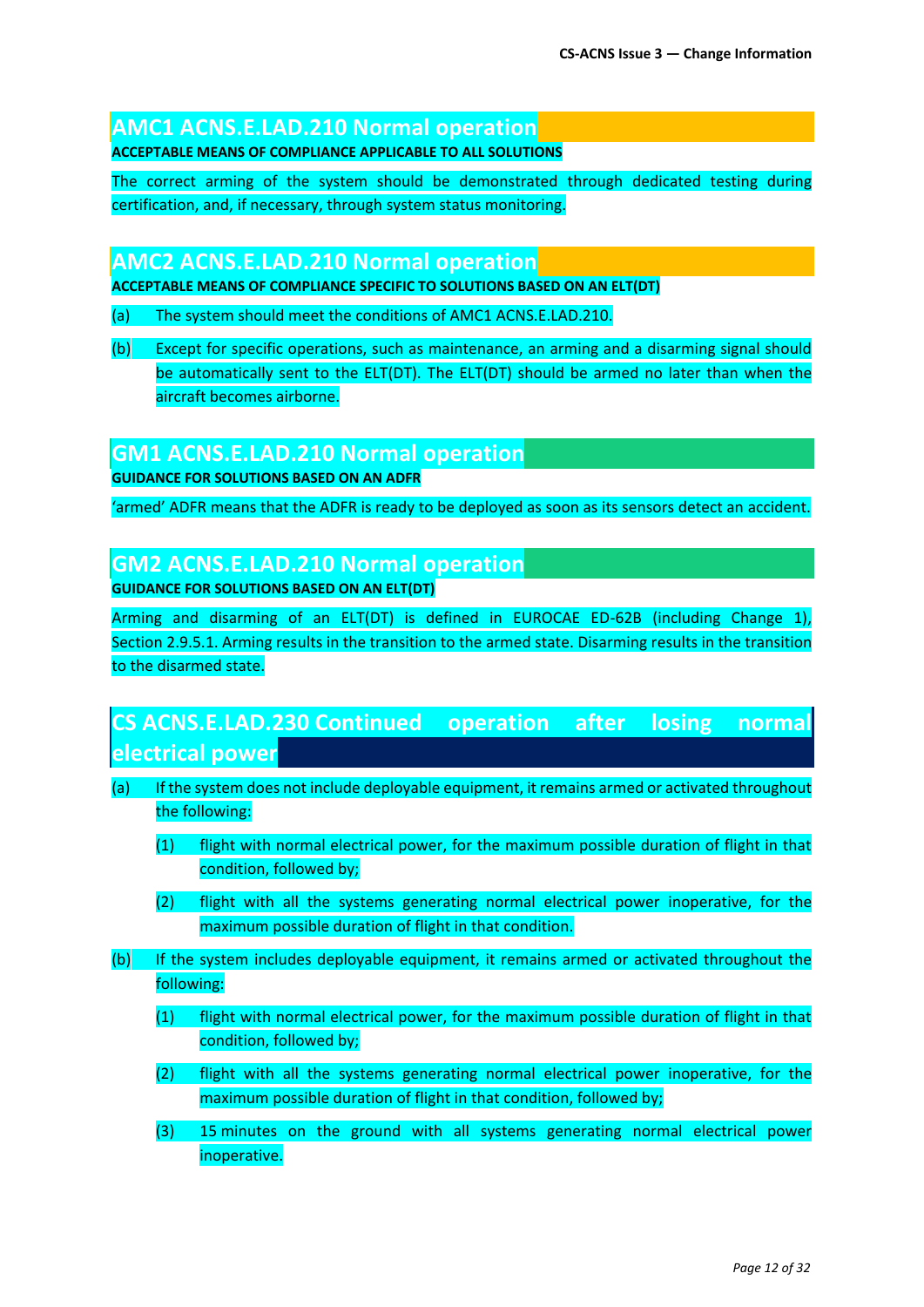# **GM1 ACNS.E.LAD.230 Continued operation after losing normal electrical power**

**COMMON GUIDANCE FOR ALL SOLUTIONS**

- (a) The system could remain armed or activated throughout the sequences specified in CS ACNS.E.LAD.230 by installing an ELT(AF) or (AP).
- (b) It is recommended to minimise the probability of inadvertent transmission of a disarming signal during a crash impact.

# **GM2 ACNS.E.LAD.230 Continued operation after losing normal electrical power**

#### **GUIDANCE FOR SOLUTIONS BASED ON AN ADFR**

The 15-minute period on the ground with all the systems generating normal electrical power inoperative is intended to cover the case of a ditching if the ADFR sensors do not detect a crash impact condition (no severe damage to the airframe). Depending on the ditching condition, the aircraft may stay afloat for a certain time, resulting in a delay before a water immersion sensor triggers the deployment. If the aircraft stays afloat for more than 15 minutes, it is assumed that the ditching conditions allow some flight or cabin crew members to manually activate the ELT that is integrated into the deployable package of the ADFR or is attached to the aircraft, and that ELT(S)s, when present, are also activated.

### **CS ACNS.E.LAD.240 Automatic activation**

- (a) The system is automatically activated when an accident during which the aircraft is severely damaged has just occurred, is occurring, or is likely to occur within minutes.
- (b) The system is not automatically activated in other conditions than those specified in (a).

### **AMC1 ACNS.E.LAD.240 Automatic activation**

**ACCEPTABLE MEANS OF COMPLIANCE SPECIFIC TO SOLUTIONS BASED ON AN ADFR**

Meeting the conditions of AMC2 ACNS.E.LAD.020 satisfies CS ACNS.E.LAD.240.

### **AMC2 ACNS.E.LAD.240 Automatic activation**

**ACCEPTABLE MEANS OF COMPLIANCE APPLICABLE TO SOLUTIONS BASED ON AN ELT(DT) AND TO SOLUTIONS BASED ON HRT**

- (a) The system should include an automatic triggering function to activate the ELT(DT) or the HRT, as applicable.
- (b) The criteria that are used by the automatic triggering function should comply with EUROCAE ED-237, except that if the aircraft is not equipped with an ELT(AF) or (AP), the automatic triggering function should not be inhibited when the aircraft is airborne. If the accidents and incidents flight data sets that are referred to in EUROCAE ED-237, Appendix 1 do not cover all possible scenarios, additional accident or incident flight data sets should be included to verify the event detection rate.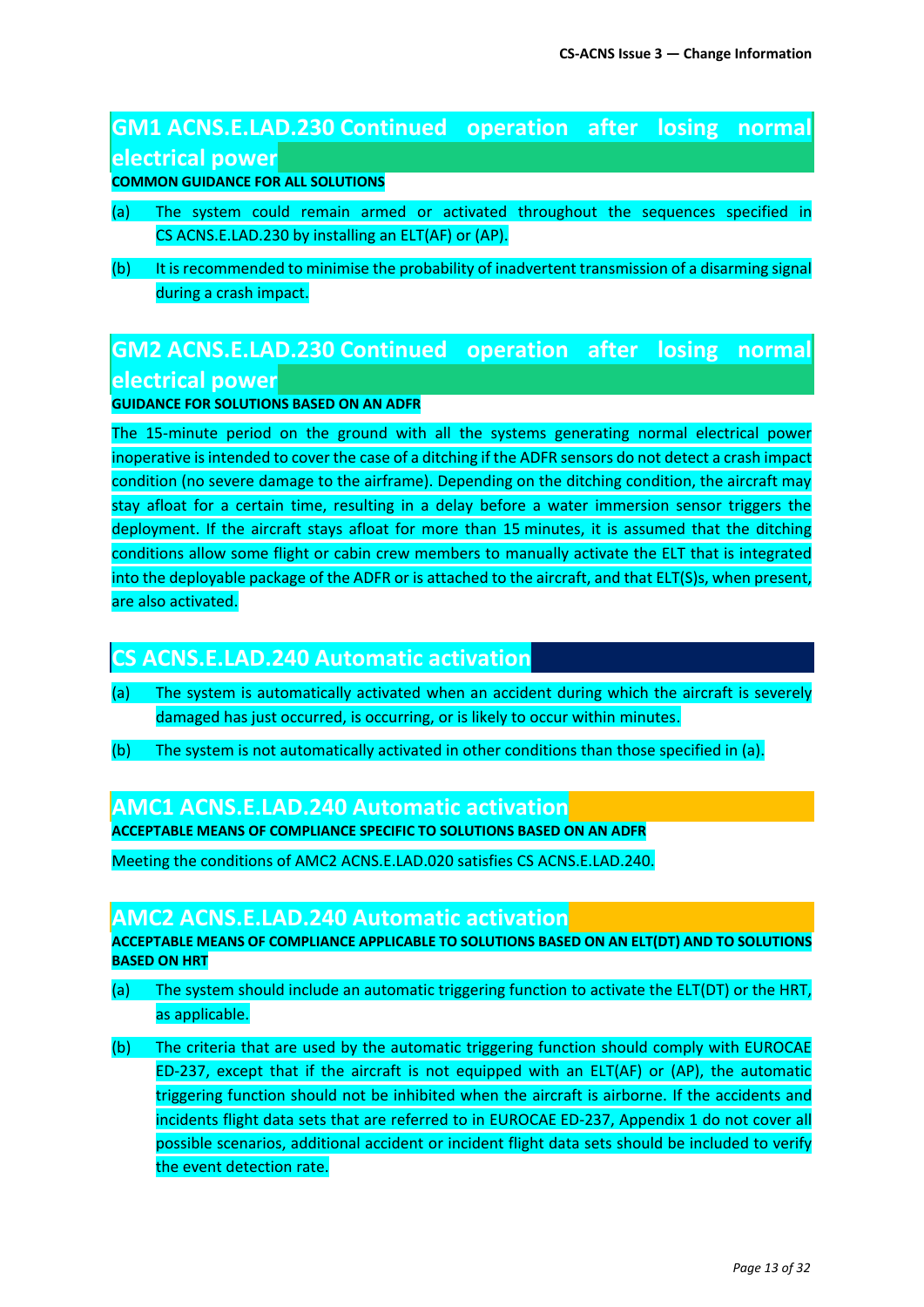- (c) In addition to (b), the system should be automatically activated upon detection of conditions that:
	- (1) occur during the flight,
	- (2) disable the automatic triggering function, and
	- (3) are unlikely during normal aircraft operation.

### **GM1 ACNS.E.LAD.240 Automatic activation**

#### **COMMON GUIDANCE FOR ALL SOLUTIONS**

- (a) As specified in EUROCAE ED-237, 'A minimum occurrence duration of a particular condition of a scenario (the persistence time) should also be considered as part of the triggering criteria logic'. For each of the criteria, a trade-off needs to be found between reliable detection of accidents and limiting the frequency of nuisance activation.
- (b) The system may automatically transmit signals other than activation signals and deactivation signals. However, CS ACNS.E.LAD.240 restricts the automatic transmission of activation signals to accidents during which the aircraft is severely damaged.

#### **GM2 ACNS.E.LAD.240 Automatic activation**

**GUIDANCE FOR SOLUTIONS BASED ON AN ELT(DT) AND FOR SOLUTIONS BASED ON HRT**

The purpose of point (c) of AMC2 ACNS.E.LAD.240 is to activate the system when a condition occurs during the flight that:

- (a) is unlikely during normal aircraft operation (e.g. the simultaneous loss of independent data sources that are used by the automatic triggering function), but possible in some accident scenarios during which the aircraft is severely damaged (such as in-flight fire, uncontained engine failure, explosive decompression, etc.); and
- (b) disables the automatic triggering function before the activation criteria used by that function are met.

Equipment failures that occur during normal aircraft operation are not within the scope of AMC2 ACNS.E.LAD.240. They are addressed by integrity requirements (refer to CS ACNS.E.LAD.620).

## **CS ACNS.E.LAD.250 Manual activation**

- (a) Whether the system is armed or not, it can be manually activated by the flight crew.
- (b) Manual deployment of any part of the system is prevented during flight.

#### **AMC1 ACNS.E.LAD.250 Manual activation**

#### **ACCEPTABLE MEANS OF COMPLIANCE APPLICABLE TO ALL SOLUTIONS**

The controls to manually activate and deactivate the system should be designed and installed to reduce the risks of inadvertent activation and of inadvertent deactivation (e.g. using guarded switches).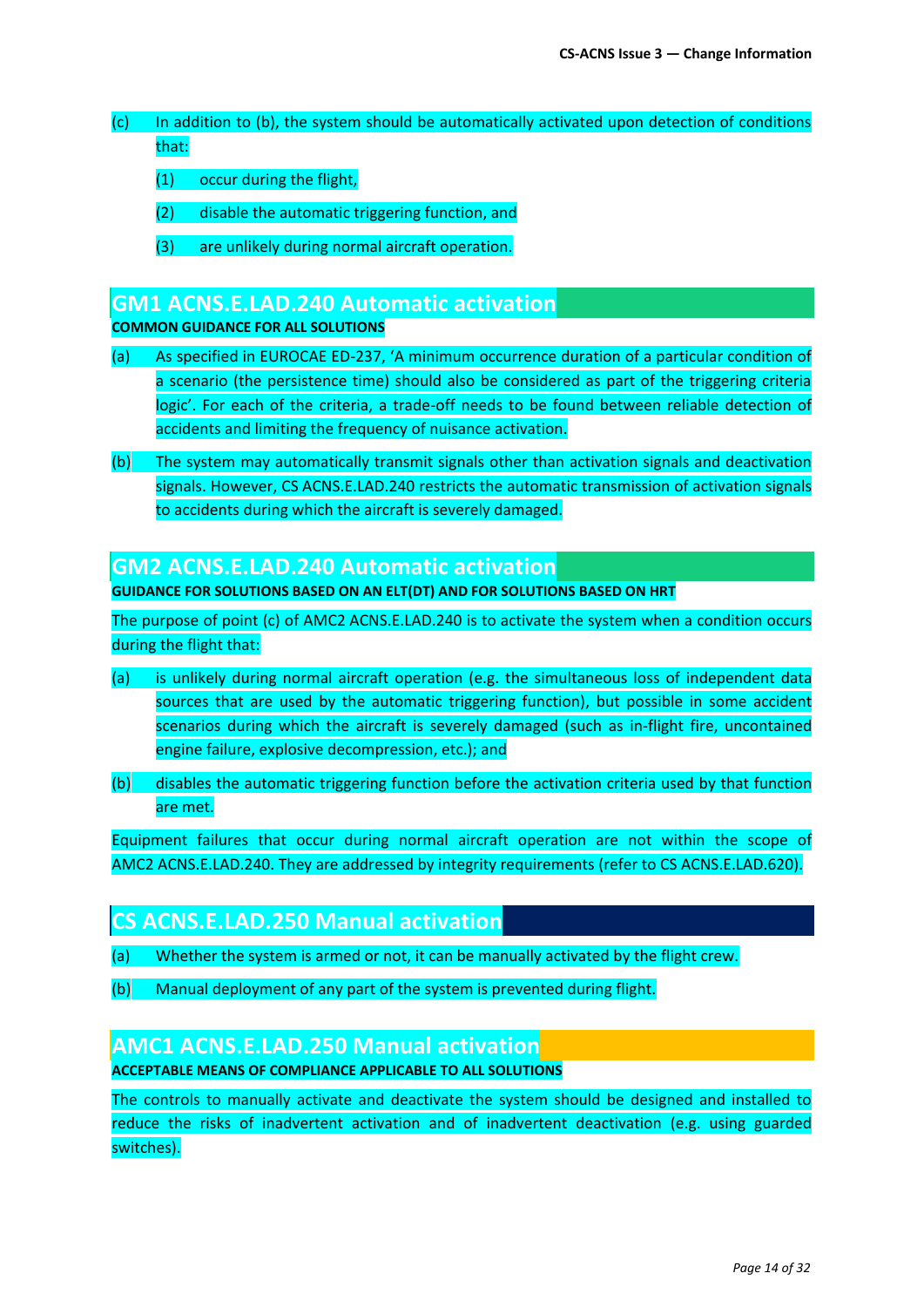## **GM1 ACNS.E.LAD.250 Manual activation**

**COMMON GUIDANCE FOR ALL SOLUTIONS**

The system could be manually activated by the flight crew by installing an ELT(AF) or (AP).

## **CS ACNS.E.LAD.260 Automatic deactivation**

- (a) When the system is automatically activated, it is automatically deactivated if it detects a confirmed return to a safe flight condition.
- (b) When the system is manually activated, it cannot be automatically deactivated during flight.
- (c) Automatic deactivation of the system does not inhibit subsequent automatic activation during flight.

### **GM1 ACNS.E.LAD.260 Automatic deactivation**

**GUIDANCE FOR ALL SOLUTIONS**

To prevent premature automatic deactivation, the criteria for 'a confirmed return to a safe flight condition' are usually more stringent than those for activating the system or typically include a confirmation time. However, such criteria should also ensure that the system does not remain activated longer than necessary, to avoid triggering false alerts.

## **CS ACNS.E.LAD.270 Manual deactivation**

- (a) When the system is manually activated, it can be manually deactivated if the transmitter is attached to the aircraft.
- (b) When the system is automatically activated, it cannot be manually deactivated during flight.
- (c) Manual deactivation of the system does not inhibit subsequent automatic or manual activation during flight.

## **CS ACNS.E.LAD.280 Indications to the flight crew and self-monitoring**

- (a) The system provides timely indication to the flight crew that it is activated or that it is transmitting the homing signal.
- (b) The system is equipped with self-monitoring that detects failures of the following functions:
	- arming and disarming,
	- detection of activation conditions,
	- automatic activation,
	- automatic deactivation, and
	- collection of the information to be transmitted.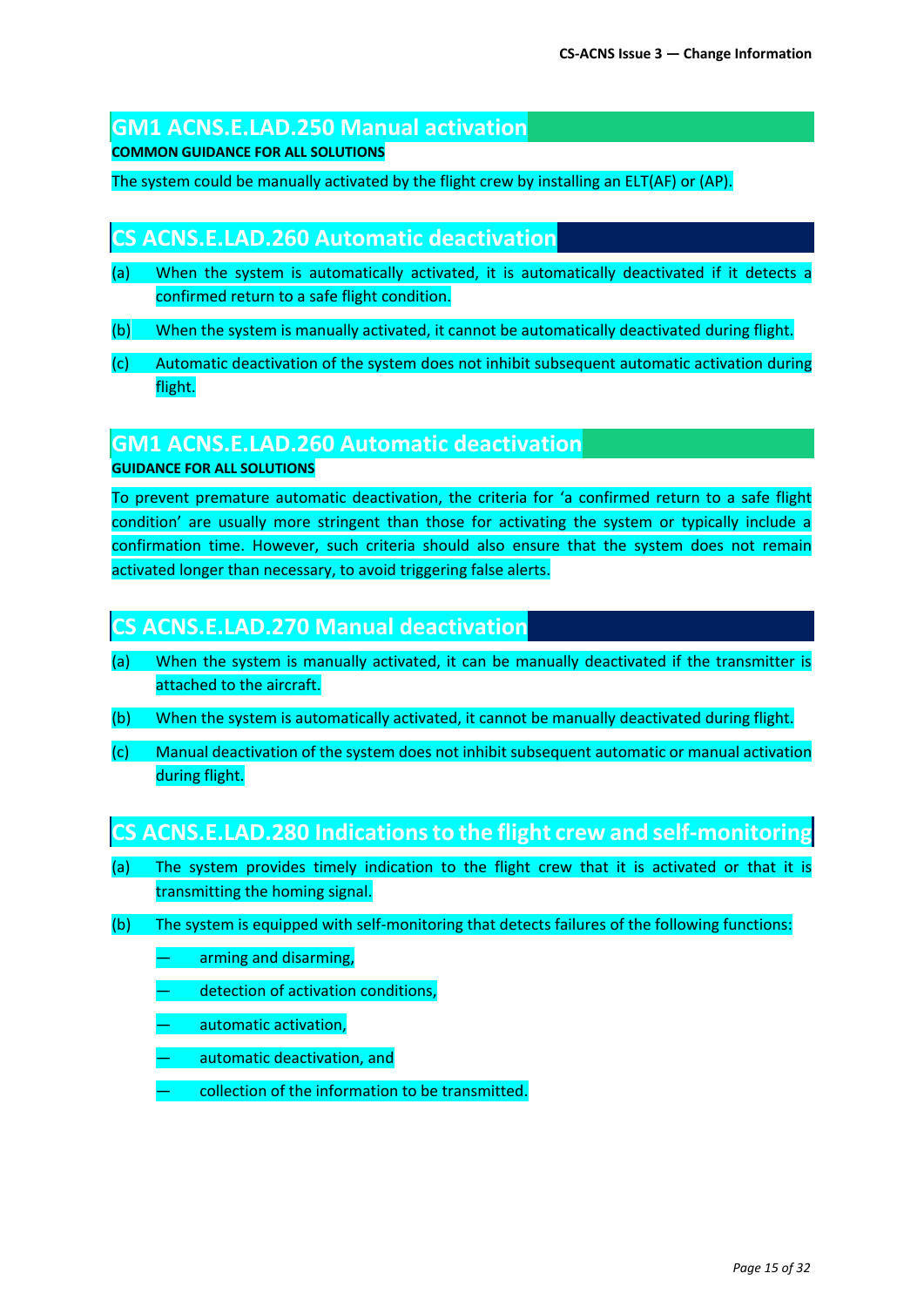## **AMC1 ACNS.E.LAD.280 Indications to the flight crew and self-monitoring**

**ACCEPTABLE MEANS OF COMPLIANCE APPLICABLE TO ALL SOLUTIONS**

When the system is activated, an alert as defined in CS 25.1322 of the Certification Specifications for Large Aeroplanes (CS-25), should be provided.

# **GM1 ACNS.E.LAD.280 Indications to the flight crew and self-monitoring**

#### **GUIDANCE FOR ALL SOLUTIONS**

The self-monitoring that is required by CS ACNS.E.LAD.280 to be performed by the system does not need to detect failures affecting the transmission of signals or, if the system includes deployable equipment, the deployment capability.

## **CS ACNS.E.LAD.290 Means to analyse automatic activation**

The system provides means to determine, after a flight without an accident, the condition that triggered the automatic activation.

**AMC1 ACNS.E.LAD.290 Means to analyse automatic activation ACCEPTABLE MEANS OF COMPLIANCE APPLICABLE TO ALL SOLUTIONS**

The information that is necessary to determine the condition that triggered the automatic activation should:

- (a) support the operator in performing a quick and effective analysis;
- (b) be recorded by non-deployable airborne equipment or transmitted during the flight for recording on the ground; and
- (c) be sufficient to identify the aircraft and determine the time of each case of activation.

## **ROBUSTNESS**

# **CS ACNS.E.LAD.310 Environmental and crash conditions encountered during accidents**

- (a) Environmental conditions that may be encountered during the flight of a non-survivable accident do not adversely affect the transmission of information that is sufficient to achieve the position accuracy of the point of end of flight required for non-survivable accidents.
- (b) Conditions that may be encountered when the aircraft collides with terrain or water do not adversely affect the transmission of information that is sufficient to achieve the position accuracy of the point of end of flight required for non-survivable accidents.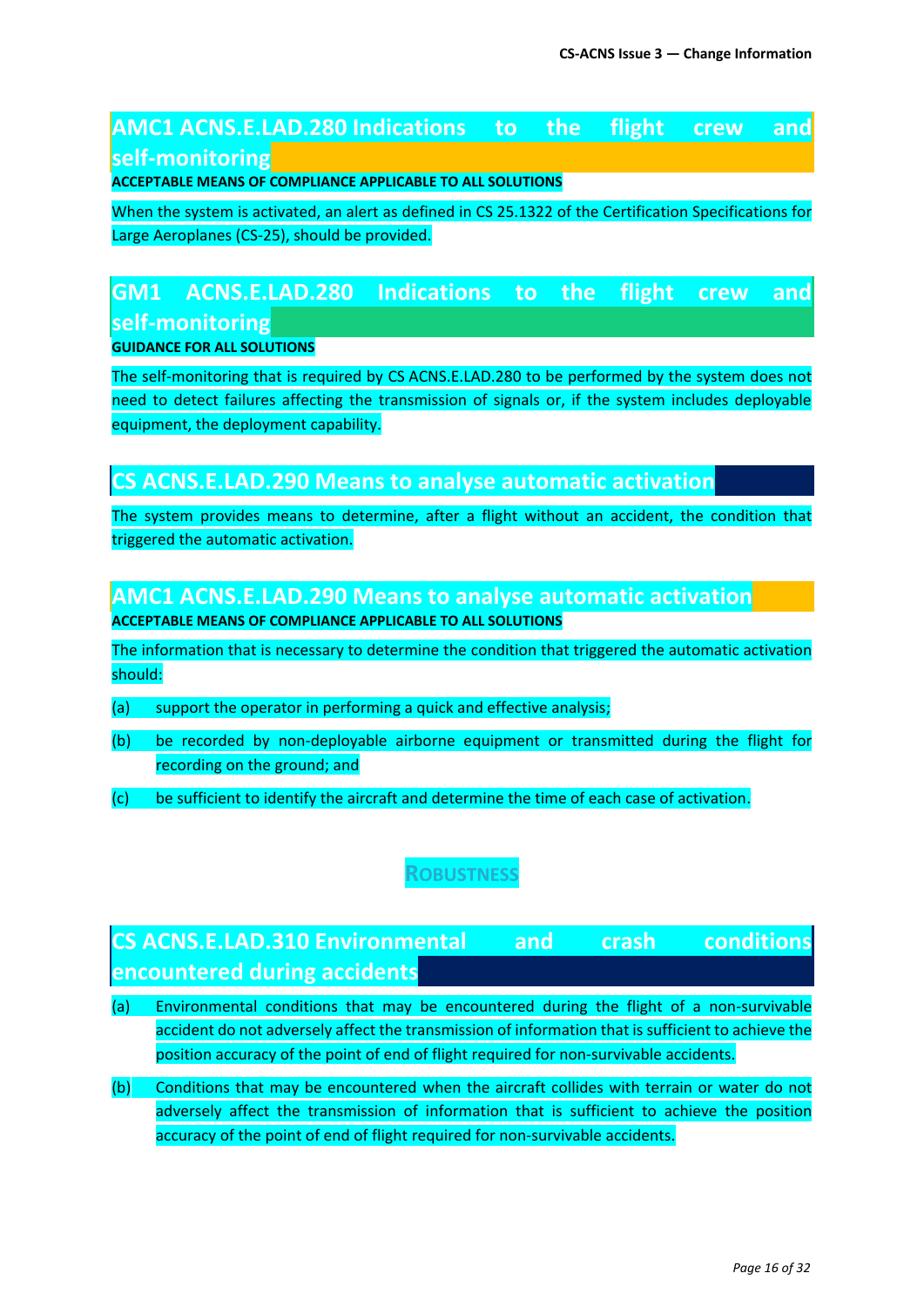- (c) The position accuracy of the point of end of flight required for survivable accidents is achieved under environmental conditions that are encountered during survivable accidents where the aircraft is severely damaged.
- (d) Requirements applicable to the transmission of a homing signal are met under environmental conditions that are encountered during survivable accidents where the aircraft is severely damaged.

# **AMC1 ACNS.E.LAD.310 Environmental and crash conditions encountered during accidents**

**ACCEPTABLE MEANS OF COMPLIANCE APPLICABLE TO ALL SOLUTIONS**

- (a) The system should meet the certification specifications for the transmission of activation signals, while the equipment needed for that function is subject to the environmental test conditions of Tables 1 and 2 of this AMC, except for ELTs that are approved in accordance with European Technical Standard Order (ETSO)-C126c.
- (b) If activation signals need to be transmitted by non-deployable equipment after reaching the point of end of flight to meet CS ACNS.E.LAD.410, that equipment (including antennas) should be demonstrated to pass the following tests:
	- (1) the impact shock test of EUROCAE ED-112A, Section 2-4.2.1;
	- (2) the penetration resistance test of EUROCAE ED-112A, Section 2-4.2.3;
	- (3) the static crush test of EUROCAE ED-112A, Section 2-4.2.4; and
	- (4) the high-temperature fire test of EUROCAE ED-112A, Section 2-4.2.5, except that the duration of the high-temperature fire test does not need to be longer than the time that is sufficient for transmitting the activation signals and complying with CS ACNS.E.LAD.410.

Successful transmission of activation signals should be demonstrated at the end of this sequence of tests.

- (c) If activation signals need to be transmitted by non-deployable equipment after reaching the point of end of flight to meet CS ACNS.E.LAD.420, that equipment (including antennas) should successfully transmit the activation signals after being subjected to the environmental tests applicable to an ELT(AF) in Tables 4-1 and 4-2 of EUROCAE ED-62B (including Change 1). However, if the duration of the flame test of EUROCAE ED-62B, Section 4.5.13 is not sufficient to ensure that at least a complete data set, such as that specified in CS ACNS.E.LAD.140, is received and that CS ACNS.E.LAD.420 is met, an appropriate duration should be determined and used for the flame test.
- (d) If activation signals need to be transmitted by deployable equipment after reaching the point of end of flight to meet CS ACNS.E.LAD.410, that equipment should meet the same environmental standard as specified for an ADFR in European Technical Standard Order (ETSO)-2C517, and should be installed as specified for an ADFR in CS 25.1457 of the Certification Specifications for Large Aeroplanes (CS-25), except that the recording of data to facilitate accident investigations is not necessary for compliance with CS ACNS.E.LAD.310.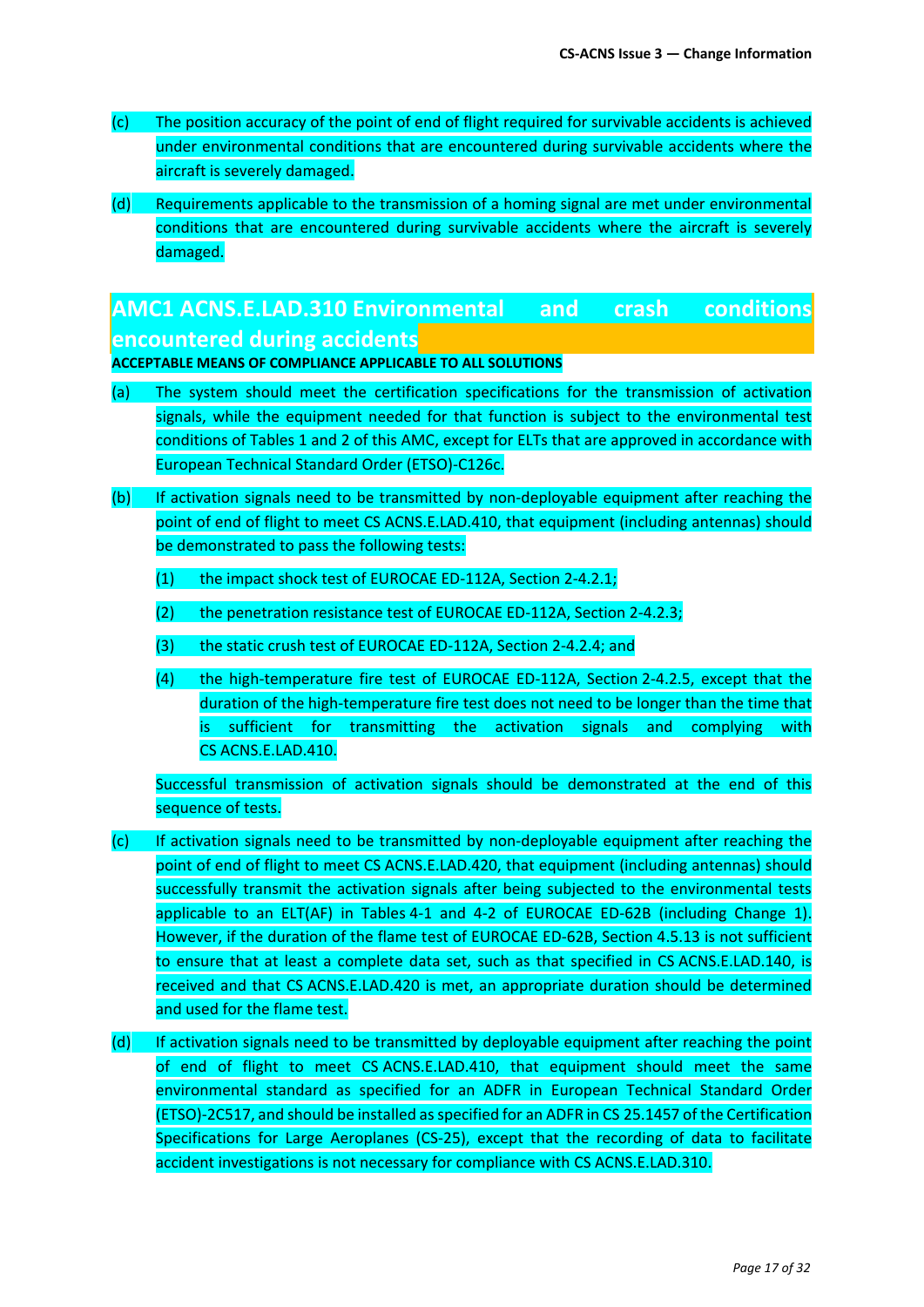- (e) The homing-signal transmitter and antennas that are used by the system for transmitting the homing signal should successfully transmit the 121.5-MHz homing signal when subjected to the environmental tests applicable to an ELT(AF) in Tables 4-1 and Table 4-2 of EUROCAE ED-62B (including Change 1).
- (f) If ELTs are used to meet CS ACNS.E.LAD.310, they should be installed in accordance with EUROCAE ED-62B (including Change 1), Chapter 6.

#### *Table 1 — Minimum environmental qualification level test conditions applicable to the system*

The following tests may be performed in any order or combination. Unless otherwise specified, compliance with requirements on the transmission of activation signals (CS ACNS.E.LAD.110 and CS ACNS.E.LAD.120) as well as compliance with requirements on the information of activation signals (CS ACNS.E.LAD.140) should be ensured for each test. In addition, the test should be considered failed if undesirable activation occurs during the test.

Equipment that is used by the system may be replaced between tests. Unless otherwise specified, dedicated power sources may be replaced if the duration of the test is greater than the duration of the battery capacity.

The test categories indicated in this Table are those defined in EUROCAE ED-14G. The column 'Test categories' contains a mention of '(MINIMUM)' because more stringent test categories may be required to demonstrate that the system performs as intended under specific environmental conditions applicable to an aircraft type. When no test category is indicated in this Table, select an appropriate test category for the system.

If the system includes deployable equipment, 'The system should be activated' in column 'ADDITIONAL TEST CONDITIONS' means that the system should be activated without deploying that equipment, and that the performance of the automatic deployment does not need to be checked ('System performance should be checked' does not include checking the performance of the deployment mechanism).

Note: the environmental conditions and test procedures that are described in EUROCAE ED-14G and in RTCA DO-160G are identical so that RTCA DO-160G may be used instead of EUROCAE ED-14G.

 $\perp$ 

| <b>TESTS ACCORDING TO EUROCAE ED-14G</b>                                                  |                                        |                                               |                                                                                                                                                                                                                                                                                                                                                                        |
|-------------------------------------------------------------------------------------------|----------------------------------------|-----------------------------------------------|------------------------------------------------------------------------------------------------------------------------------------------------------------------------------------------------------------------------------------------------------------------------------------------------------------------------------------------------------------------------|
| <b>CONDITIONS</b>                                                                         | <b>SECTION IN</b><br><b>ED-14G</b>     | <b>TEST</b><br><b>CATEGORIES</b><br>(MINIMUM) | <b>ADDITIONAL TEST CONDITIONS</b>                                                                                                                                                                                                                                                                                                                                      |
| <b>Temperature and altitude</b><br>Low temperature<br>High temperature<br><b>Altitude</b> | 4.0<br>4.5.1<br>4.5.2 & 4.5.3<br>4.6.1 | A <sub>1</sub>                                | The system should be activated before the<br>test; compliance with CS ACNS.E.LAD.120<br>and CS CNS.E.LAD.140 should be ensured<br>during the test.<br>If the projected duration of the test is<br>greater than the duration of the dedicated<br>power source, system activation can be<br>delayed until the temperature is stabilised<br>at the operating temperature. |
| <b>Decompression</b><br>Overpressure                                                      | 4.6.2<br>4.6.3                         | A <sub>1</sub>                                | decompression test should<br>be<br>The l<br>performed at a pressure altitude of<br>50 000 ft. The system performance should<br>be checked after the test.                                                                                                                                                                                                              |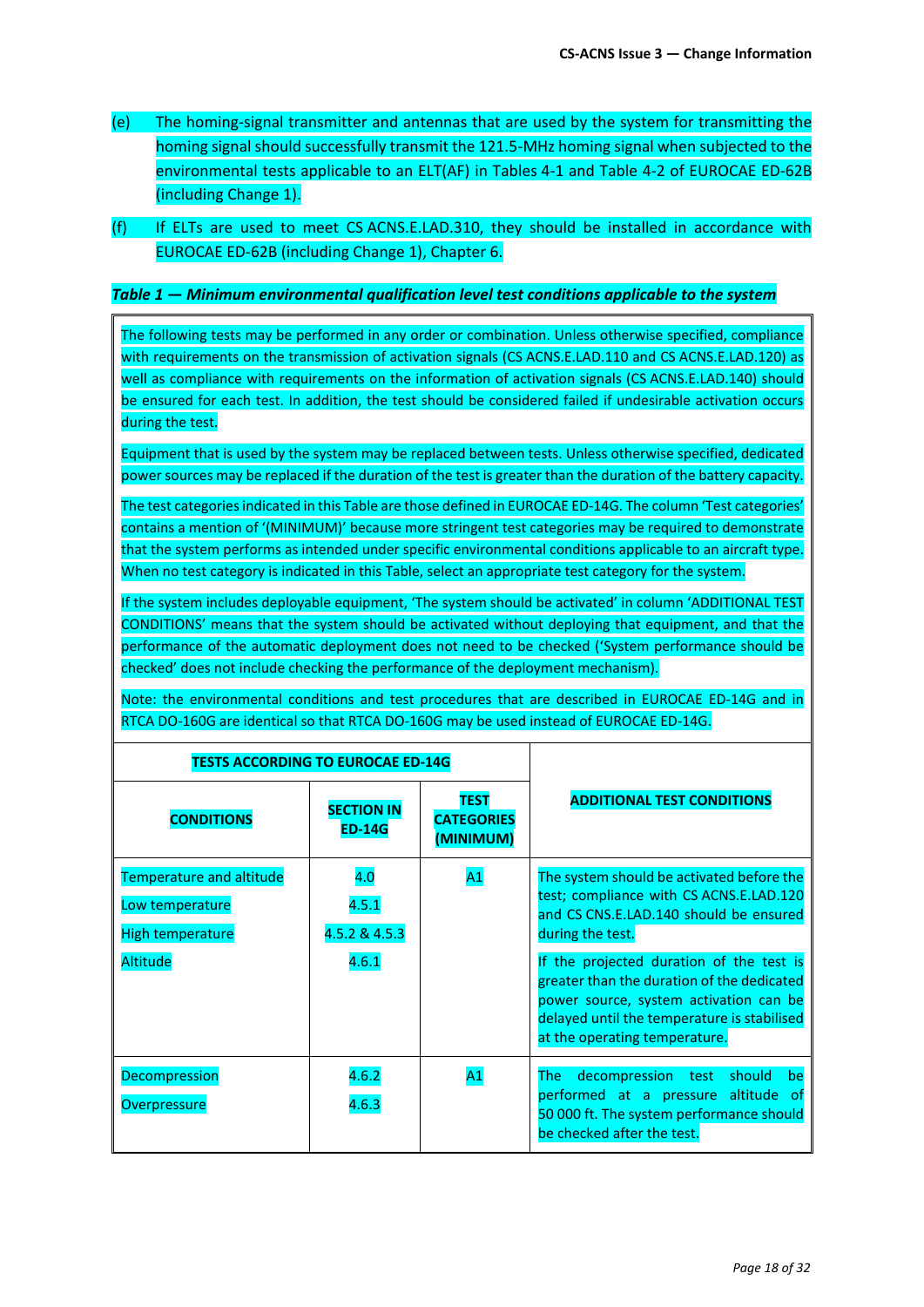| <b>Temperature variation</b>                  | 5.0  |           | The system should be activated before the<br>CS ACNS.E.LAD.120<br>test;<br>and<br>CS ACNS.E.LAD.140 should be met during<br>the test.                                                                   |
|-----------------------------------------------|------|-----------|---------------------------------------------------------------------------------------------------------------------------------------------------------------------------------------------------------|
| <b>Humidity</b>                               | 6.0  | B         | System performance should be checked<br>after the test.                                                                                                                                                 |
| Operational shock & crash<br>safety           | 7.0  |           | System performance should be checked<br>after the test.                                                                                                                                                 |
| Vibration                                     | 8.0  | R and H   | The system should be activated before the<br>test; compliance with CS ACNS.E.LAD.120<br>and CS ACNS.E.LAD.140 should be ensured<br>during the test.                                                     |
| Waterproofness                                | 10.0 | W         | The system performance<br>should<br>be<br>checked after the test.                                                                                                                                       |
| <b>Magnetic effect</b>                        | 15.0 | B         | The system should be activated before the<br>test.                                                                                                                                                      |
| Power input                                   | 16.0 |           | The system should be activated before the<br>test; compliance with CS ACNS.E.LAD.120<br>and CS ACNS.E.LAD.140 should be ensured<br>during the test in both normal and<br>abnormal operating conditions. |
| <b>Voltage spike</b>                          | 17.0 |           | The system should be activated before the<br>test; compliance with CS ACNS.E.LAD.120<br>and CS ACNS.E.LAD.140 should not be<br>affected by the test conditions.                                         |
| <b>Audio</b><br>frequency<br>susceptibility   | 18.0 |           | System performance should be checked<br>during the test.                                                                                                                                                |
| Induced signal susceptibility                 | 19.0 |           | System performance should be checked<br>during the test.                                                                                                                                                |
| Radio<br>frequency<br>susceptibility          | 20.0 | <b>TR</b> | System performance should be checked<br>during the test.                                                                                                                                                |
| Radio<br>frequency<br>transmission            | 21.0 | H         |                                                                                                                                                                                                         |
| Lightning-induced transient<br>susceptibility | 22.0 |           | System performance should be checked<br>after the test.                                                                                                                                                 |
| <b>Lightning direct effects</b>               | 23.0 |           | The test is applicable to external antennas<br>only.<br>The antenna should still be operative after<br>the test.                                                                                        |
| Icing                                         | 24.0 |           | The test is applicable to external antennas<br>and equipment.                                                                                                                                           |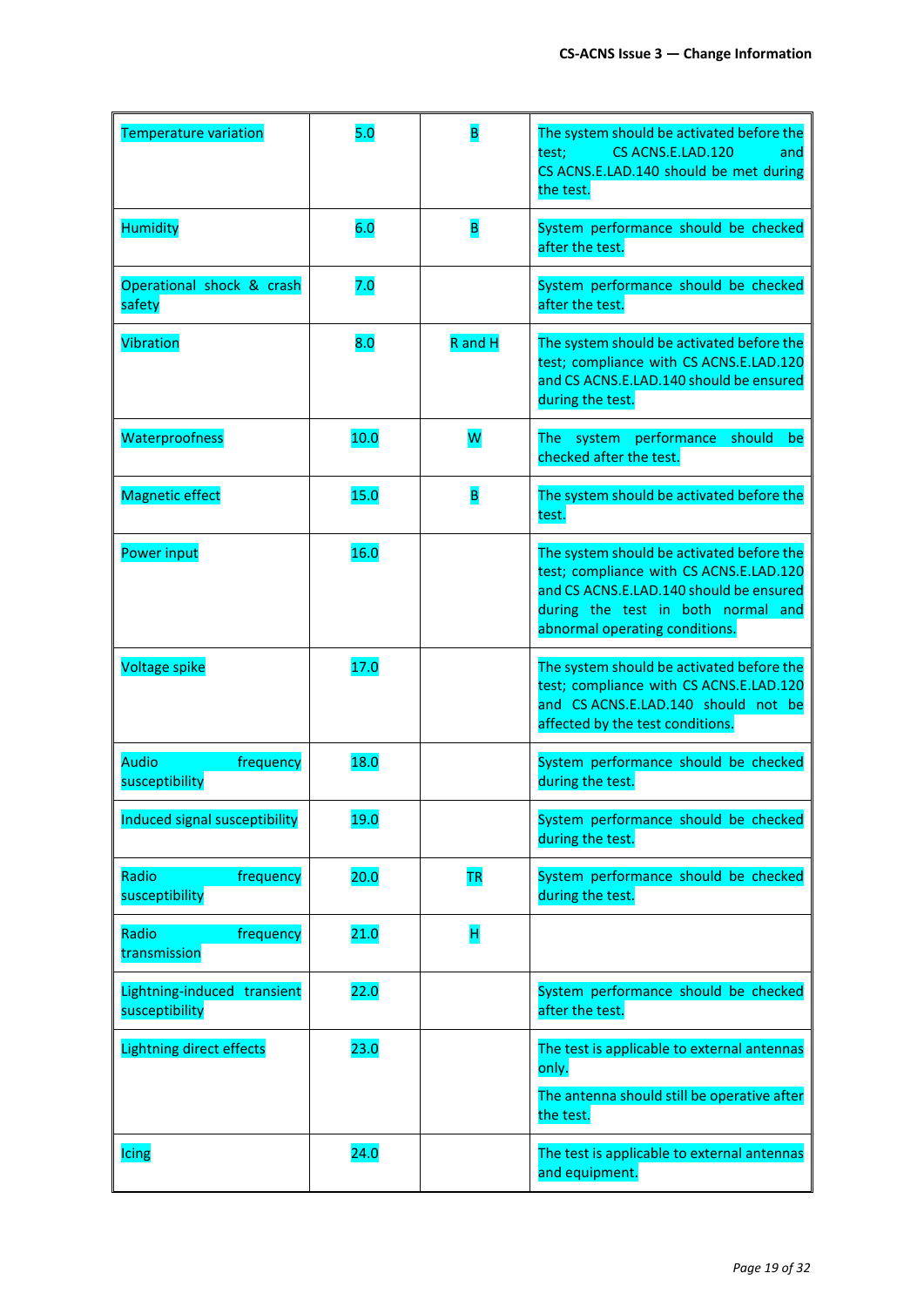|                                |      | Compliance with CS ACNS.E.LAD.120 and<br>CS ACNS.E.LAD.140 should be ensured<br>during the test. |
|--------------------------------|------|--------------------------------------------------------------------------------------------------|
| <b>Electrostatic discharge</b> | 25.0 | System performance should be checked<br>after the test.                                          |
| Flammability                   | 26.0 |                                                                                                  |

#### *Table 2 — Flame test*

| <b>CONDITIONS</b> | <b>TEST CONDITIONS</b>                                                                                                                                                                 |
|-------------------|----------------------------------------------------------------------------------------------------------------------------------------------------------------------------------------|
| <b>Flame</b>      | The flame test should be performed for the following components: transmitter of activation<br>signals, antennas used by the system, and antenna cabling.                               |
|                   | At the start of the flame test, the temperature of these components should be stabilised at<br>an ambient room temperature.                                                            |
|                   | The fire source should be in a tray of $1 \text{ m}^2$ and 100 mm deep, containing water with a depth<br>of 50 mm, in which 10 l of Avgas 100 LL is floating.                          |
|                   | The Avgas should be ignited and allowed to burn for 15 ( $\pm$ 2) seconds, before performing the<br>following flame test:                                                              |
|                   | place the components in a position directly over the centre of the fire tray at a height<br>(a)<br>of 1 m $(\pm 25 \text{ mm})$ above the tray; and                                    |
|                   | (b)<br>let the components remain in the flame for a duration corresponding to the time<br>frame defined in CS ACNS.E.LAD.110.                                                          |
|                   | The flame test should be conducted in conditions as near as practicable to still air conditions.<br>After removal from the flame, the components of the test should be allowed to cool |
|                   | naturally to ambient temperature before being tested.<br>Compliance with CS ACNS.E.LAD.120 and CS ACNS.E.LAD.140 should be ensured after the                                           |
|                   | test.                                                                                                                                                                                  |

# **AMC2 ACNS.E.LAD.310 Environmental and crash conditions encountered during accidents**

**ACCEPTABLE MEANS OF COMPLIANCE SPECIFIC TO SOLUTIONS BASED ON AN ADFR**

The system should meet the conditions of AMC1 ACNS.E.LAD.310, except that meeting the conditions of AMC2 ACNS.E.LAD.020 satisfies CS ACNS.E.LAD.310 regarding the ADFR and its integrated ELT.

# **AMC3 ACNS.E.LAD.310 Environmental and crash conditions encountered during accidents**

**ACCEPTABLE MEANS OF COMPLIANCE SPECIFIC TO SOLUTIONS BASED ON AN ELT(DT)**

(a) The system should meet the conditions of AMC1 ACNS.E.LAD.310.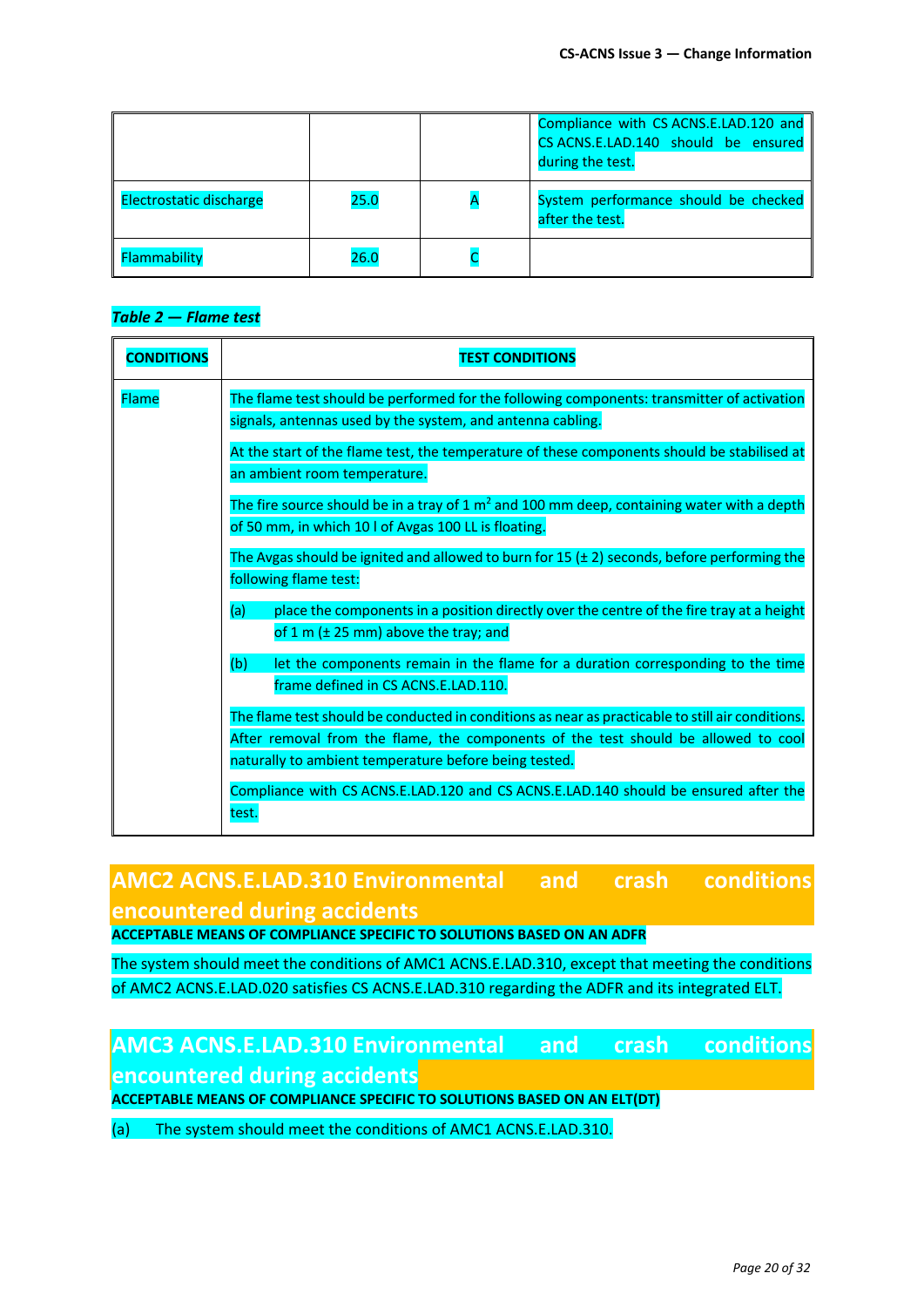- (b) The ELT(DT), its antennas, and other components that are required for the transmission of activation signals should be installed so as to minimise the risk of disconnection during an accident.
- (c) When installing an ELT(DT) that uses an integral battery (as defined in EUROCAE ED-62B, including Change 1), mitigation measures should be taken to ensure that the ELT(DT) remains powered after a survivable accident.

## **AMC4 ACNS.E.LAD.310 Environmental and crash conditions encountered during accidents**

**ACCEPTABLE MEANS OF COMPLIANCE SPECIFIC TO SOLUTIONS BASED ON HRT**

- (a) The system should meet the conditions of AMC1 ACNS.E.LAD.310.
- (b) The installation of the components that are necessary to transmit activation signals should minimise the probability that failures resulting from environmental conditions that may be encountered before reaching the point of end of flight hinder the performance of the system.

## **GM1 ACNS.E.LAD.310 Environmental and crash conditions encountered during accidents COMMON GUIDANCE FOR ALL SOLUTIONS**

The accident conditions to be considered for compliance with CS ACNS.E.LAD.310 do not include the case of sudden in-flight destruction of the aircraft.

## **CS ACNS.E.LAD.320 Flight dynamics and locating the aircraft**

- (a) Based on detailed assumptions about the minimum performance of the communication infrastructure, it is demonstrated that:
	- (1) if the system transmits activation signals before or without deploying any equipment:
		- (i) the activation signals and the deactivation signals are transmitted in such a manner that the communication infrastructure detects these signals at all possible values of aircraft pitch attitude, aircraft roll attitude, aircraft altitude, and aircraft speed, as well as at all possible rates of change of these parameters within the normal flight envelope;
		- (ii) the following is not adversely affected on accident flight trajectories with parameter values within the ranges of Table 1 of this CS:
			- (A) performance of the automatic activation of the system;
			- (B) performance of the transmission of the activation signals by the system;
			- (C) detection of the activation signals by the communication infrastructure; and
			- (D) position accuracy of the point of end of flight that is required for non-survivable accidents; and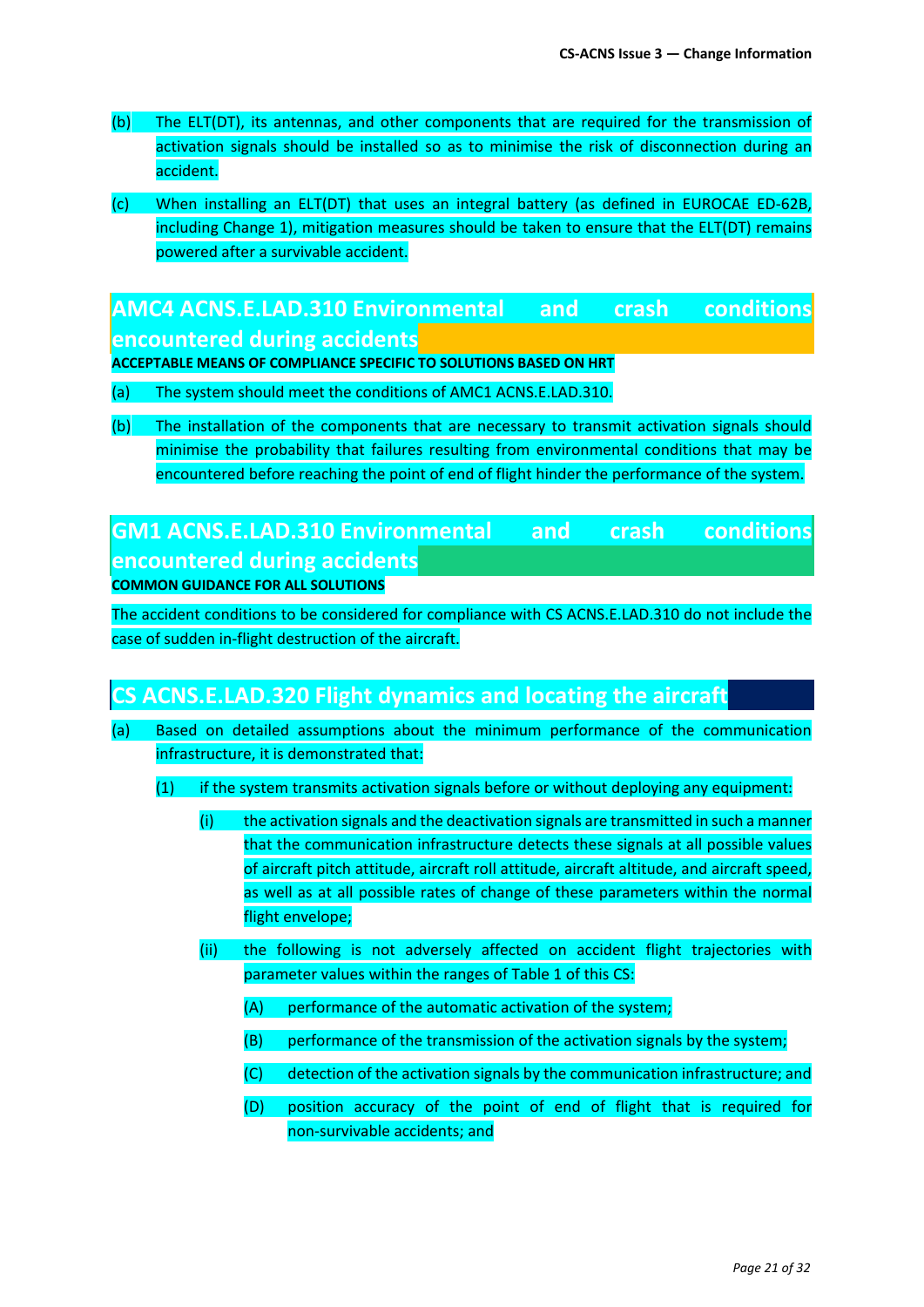- (iii) the position accuracy of the point of end of flight that is required for survivable accidents is achieved on typical flight trajectories of survivable accidents;
- $(2)$  if the system transmits activation signals from deployable equipment:
	- (i) the deployable equipment has at least the same performance as an ADFR with regard to deployment, activation, and crashworthiness of the transmitter;
	- (ii) unless the system transmits before deployment activation signals that are sufficient to achieve the position accuracy for non-survivable accidents, the crash testing specifications of the transmitter in the deployable equipment and the deceleration properties of the deployable equipment are such that the transmission of activation signals is not adversely affected by impact shock forces that are representative of deployment during a non-survivable aircraft collision with terrain;
	- (iii) the communication infrastructure detects the activation signals of the deployable equipment when that equipment is deployed and not moving; and
	- (iv) the communication infrastructure detects the activation signals and deactivation signals when the aircraft stands on its landing gears and no equipment is deployed; and
- $(3)$  the performance specified in  $(1)$  or  $(2)$ , as applicable, is achieved at any location.
- (b) Documentation is prepared, which demonstrates the minimum performance of a communication infrastructure that is required for complying with (a).

| Table 1 - Parameter ranges for typical accident flight trajectories |  |
|---------------------------------------------------------------------|--|
|---------------------------------------------------------------------|--|

| <b>Parameter</b>      | Range                                                                            | <b>Unit</b>    |  |
|-----------------------|----------------------------------------------------------------------------------|----------------|--|
| <b>Pitch attitude</b> | $+/-60$                                                                          | <b>Degrees</b> |  |
| <b>Roll attitude</b>  | $+/-60$                                                                          |                |  |
| <b>Pitch rate</b>     | $+/-20$                                                                          | Degrees/second |  |
| <b>Roll rate</b>      | $+/-30$                                                                          | Degrees/second |  |
| <b>Yaw rate</b>       | $+/-20$                                                                          | Degrees/second |  |
| <b>Altitude</b>       | From 0 to the absolute ceiling of the aircraft                                   | Feet           |  |
| Longitude             | $+/-180$                                                                         | <b>Degrees</b> |  |
| Latitude              | $+/-90$                                                                          | <b>Degrees</b> |  |
| <b>Speed</b>          | From 0 to Vd/Md (design diving speed)                                            | <b>Knots</b>   |  |
| <b>Vertical speed</b> | From maximum negative vertical speed at Vd to<br>maximum positive vertical speed | Feet/minute    |  |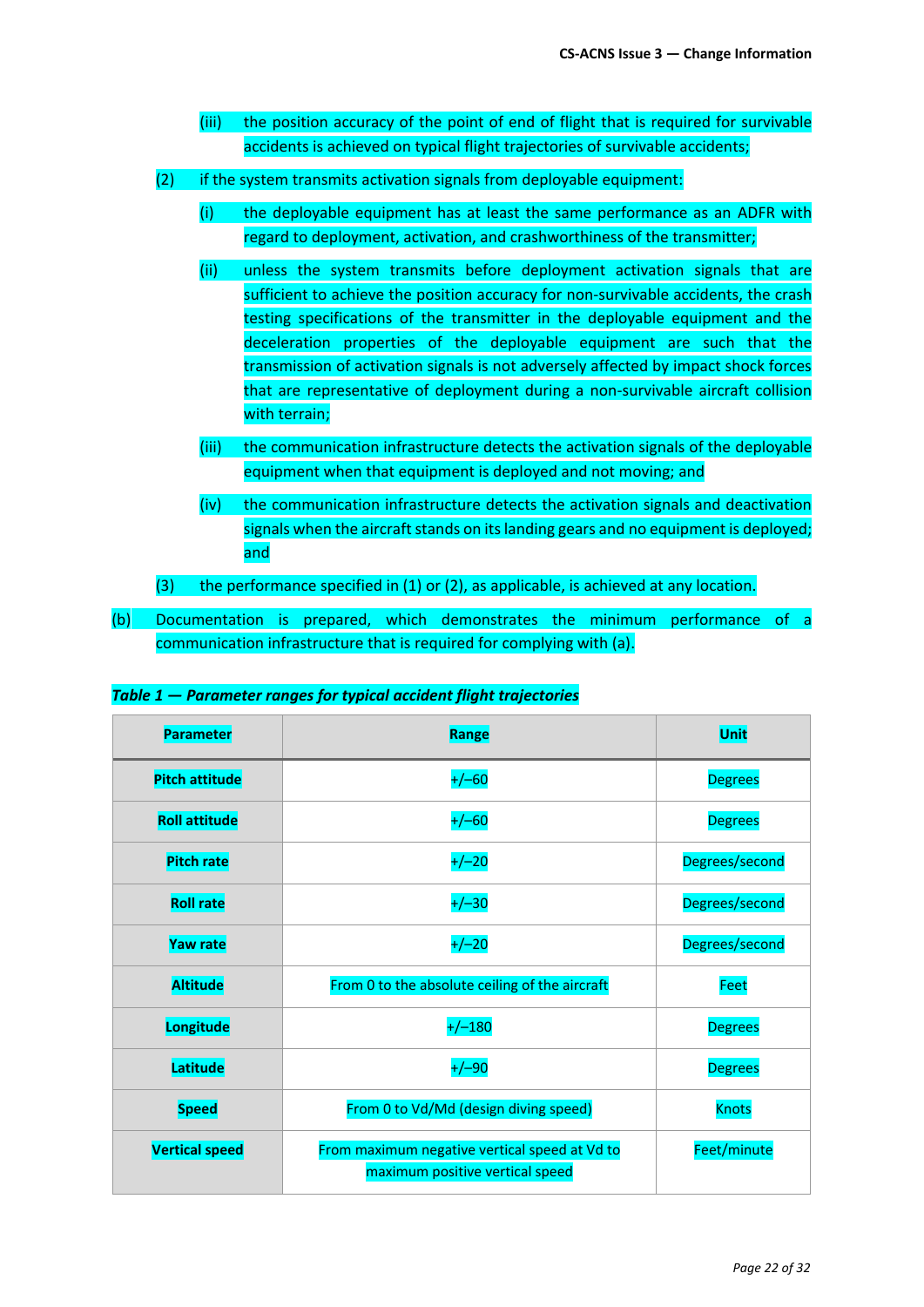### **AMC1 ACNS.E.LAD.320 Flight dynamics and locating the aircraft ACCEPTABLE MEANS OF COMPLIANCE APPLICABLE TO ALL SOLUTIONS**

The following detailed assumptions about the minimum performance of the communication infrastructure should be provided regarding:

- (a) the distribution of sensors, repeaters, and stations over time and in space, and the resulting coverage of the communication infrastructure; and
- (b) the minimum availability and integrity of the communication infrastructure that is needed to ensure that the communication infrastructure is very likely to detect and transmit without errors activation signals from an aircraft; 'availability' should be understood as the probability that the communication infrastructure can process the information that is contained in activation signals into data and transmit this data as intended.

## **AMC2 ACNS.E.LAD.320 Flight dynamics and locating the aircraft**

**ACCEPTABLE MEANS OF COMPLIANCE SPECIFIC TO SOLUTIONS BASED ON AN ADFR**

- (a) The system should meet the conditions of AMC1 ACNS.E.LAD.320.
- (b) Assuming that:
	- (1) when it is released, the deployable package of the ADFR has an initial ground speed (in the local horizontal plane) of 300 knots or the design diving speed, whichever is lower;
	- (2) there is no wind; and
	- (3) Vi is the highest impact velocity at which the ELT in the deployable package of the ADFR is demonstrated to successfully transmit a 406-MHz signal after an impact shock test as specified in EUROCAE ED-112A, Section 3-3.2,

the horizontal distance needed for the deployable package of the ADFR to be decelerated solely by aerodynamic forces to a ground speed equal to Vi should not exceed 70 metres.

(c) Unless the aircraft is equipped with an ELT(AF) or (AP), the ADFR should be installed to achieve a 95-% probability that at least one satellite of the international COSPAS-SARSAT programme receives the 406-MHz signal transmitted by the ELT that is integrated into the deployable package of the ADFR when the aircraft stands on its landing gears and that package is not deployed.

#### **AMC3 ACNS.E.LAD.320 Flight dynamics and locating the aircraft**

**ACCEPTABLE MEANS OF COMPLIANCE APPLICABLE TO SOLUTIONS BASED ON AN ELT(DT) AND TO SOLUTIONS BASED ON HRT**

- (a) The system should meet the conditions of AMC1 ACNS.E.LAD.320.
- (b) If the system transmits activation signals before or without deploying equipment, the performance that is defined as successful regarding:
	- automatic activation (refer to CS ACNS.E.LAD.240);
	- transmission of the activation signals (refer to CS ACNS.E.LAD.110 and CS ACNS.E.LAD.120);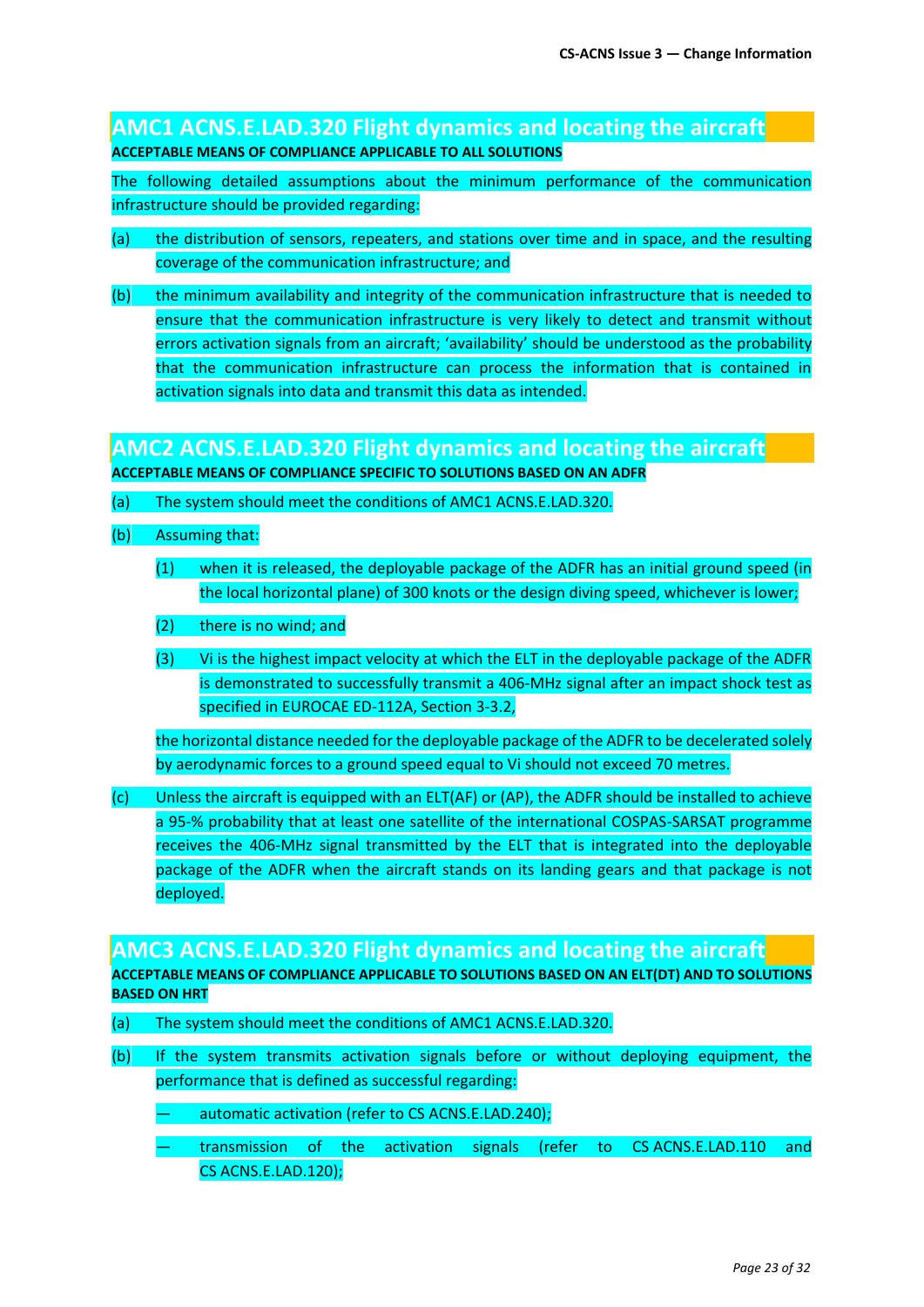detection of the activation signals by the communication infrastructure; and

position accuracy of the point of end of flight (refer to CS ACNS.E.LAD.410),

should be demonstrated on typical accident flight trajectories with parameter values within the ranges of Table 1 of CS ACNS.E.LAD.320. In addition, the position accuracy of the point of end of flight for survivable accidents (refer to CS ACNS.E.LAD.420) should be demonstrated on typical flight trajectories of survivable accidents. The demonstrations should be made in the most unfavourable conditions of time and location, or a sensitivity analysis should be conducted to demonstrate that the variation in time or location does not significantly affect the result. The threshold values for automatic activation should be contained within a range where successful transmission is demonstrated.

Verification may rely on computer-based simulations and ground tests. In the case of a subsonic aeroplane, a verification method may be to:

- (1) demonstrate that the system was successfully automatically activated and transmitted the activation signals, and that the communication infrastructure detected the activation signals(including assessment of the link budget) based on the flight data sets on accidents and incidents that are referred to in EUROCAE ED-237, Appendix 1;
- (2) demonstrate that the example flight trajectory of Subpart 3, Section E, Appendix A meets the position accuracy requirement of CS ACNS.E.LAD.410 ('Position accuracy for non-survivable accidents'); and
- (3) demonstrate that the position accuracy requirement of CS ACNS.E.LAD.420 ('Position accuracy for survivable accidents') is met, assuming that during the last 20 seconds before reaching the point of end of flight:
	- (i) valid position data is available from the position source of the system; and
	- (ii) the aircraft makes a stabilised turn at a ground speed of 180 knots and a bank angle of 45°.
- (c) The antennas that are used by the system, including position source antennas, should be installed so that position determination and transmission of the activation signals are successful at all aircraft attitude angles and aircraft speeds that correspond to normal operation.
- (d) The antennas that are used by the system, including position source antennas, should be installed so that position determination and transmission of the activation signals are likely to be successful at aircraft pitch attitudes, aircraft roll attitudes, aircraft speeds, and rates of change of these parameters that might be experienced between the time of activation of the system and reaching the point of end of flight.

## **GM1 ACNS.E.LAD.320 Flight dynamics and locating the aircraft**

**COMMON GUIDANCE FOR ALL SOLUTIONS**

(a) With regard to assumptions about the coverage of the communication infrastructure, it is recommended to consider the coverage that is provided for at least 95 % of the time, to assess compliance with paragraph (a) of CS ACNS.E.LAD.320.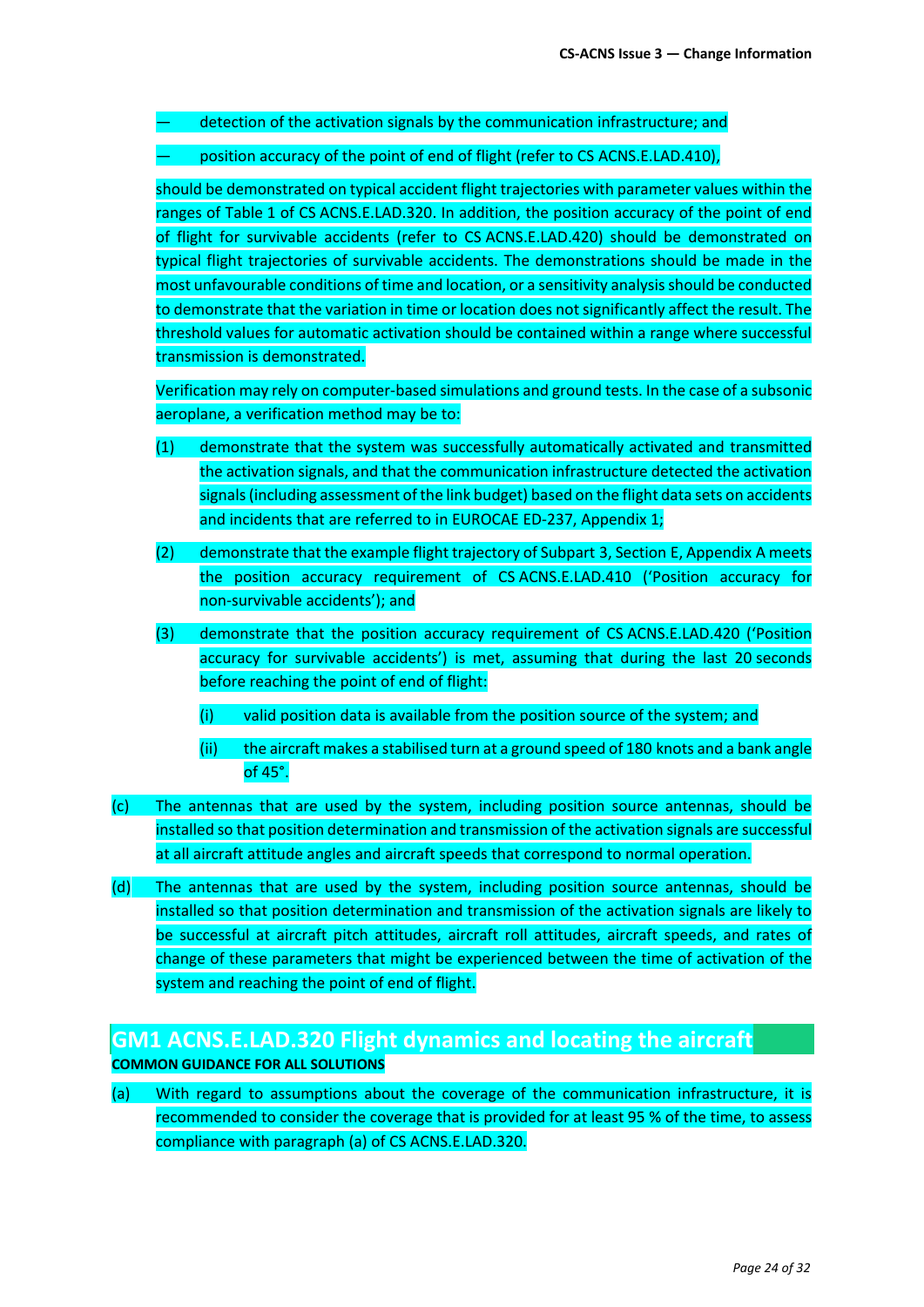- (b) With regard to the availability and integrity of the communication infrastructure, COSPAS-SARSAT document C/S R.012 ('COSPAS-SARSAT 406-MHz MEOSAR implementation plan') includes the following minimum performance requirements:
	- (1) availability: 'The system should be available 99.5 % of the time over a period of one year.'; and
	- (2) processing anomalies: 'The system should not produce more than one processing anomaly for every 10,000 alert messages. A processing anomaly is an alert message produced by the system, which should not have been generated, or which provided incorrect information.'.

## **CS ACNS.E.LAD.340 Activation and transmission over water and over land**

Automatic activation of the system and transmission of the activation signals are successful whether the point of end of flight is located over water or over land.

## **AMC1 ACNS.E.LAD.340 Activation and transmission over water and over land**

#### **ACCEPTABLE MEANS OF COMPLIANCE APPLICABLE TO ALL SOLUTIONS**

- (a) If the system relies on non-deployable equipment that transmits activation signals after reaching the point of end of flight to comply with CS ACNS.E.LAD.410 or CS ACNS.E.LAD.420, those activation signals should be transmitted within 15 seconds after reaching that point.
- (b) If the system relies on activation signals that are transmitted by deployable equipment to locate the point of end of flight, that equipment should be floatable and capable of transmitting after being deployed over or in water.

# **CS ACNS.E.LAD.350 Means and procedures to prevent undesirable activation**

- (a) No means, except for circuit protective devices that are specified by applicable requirements, are provided in the cockpit or cabin to disarm or disable the system during flight.
- (b) Instructions are provided to the flight crew to address manual activation of the system and handling of undesirable activation.
- (c) The instructions for continued airworthiness include procedures to avoid that activation signals are inadvertently transmitted during maintenance of the system.

# **AMC1 ACNS.E.LAD.350 Means and procedures to prevent undesirable activation**

**ACCEPTABLE MEANS OF COMPLIANCE APPLICABLE TO ALL SOLUTIONS**

The instructions provided to the flight crew should be included in the aircraft flight manual (AFM). Those instructions should address as a minimum the following: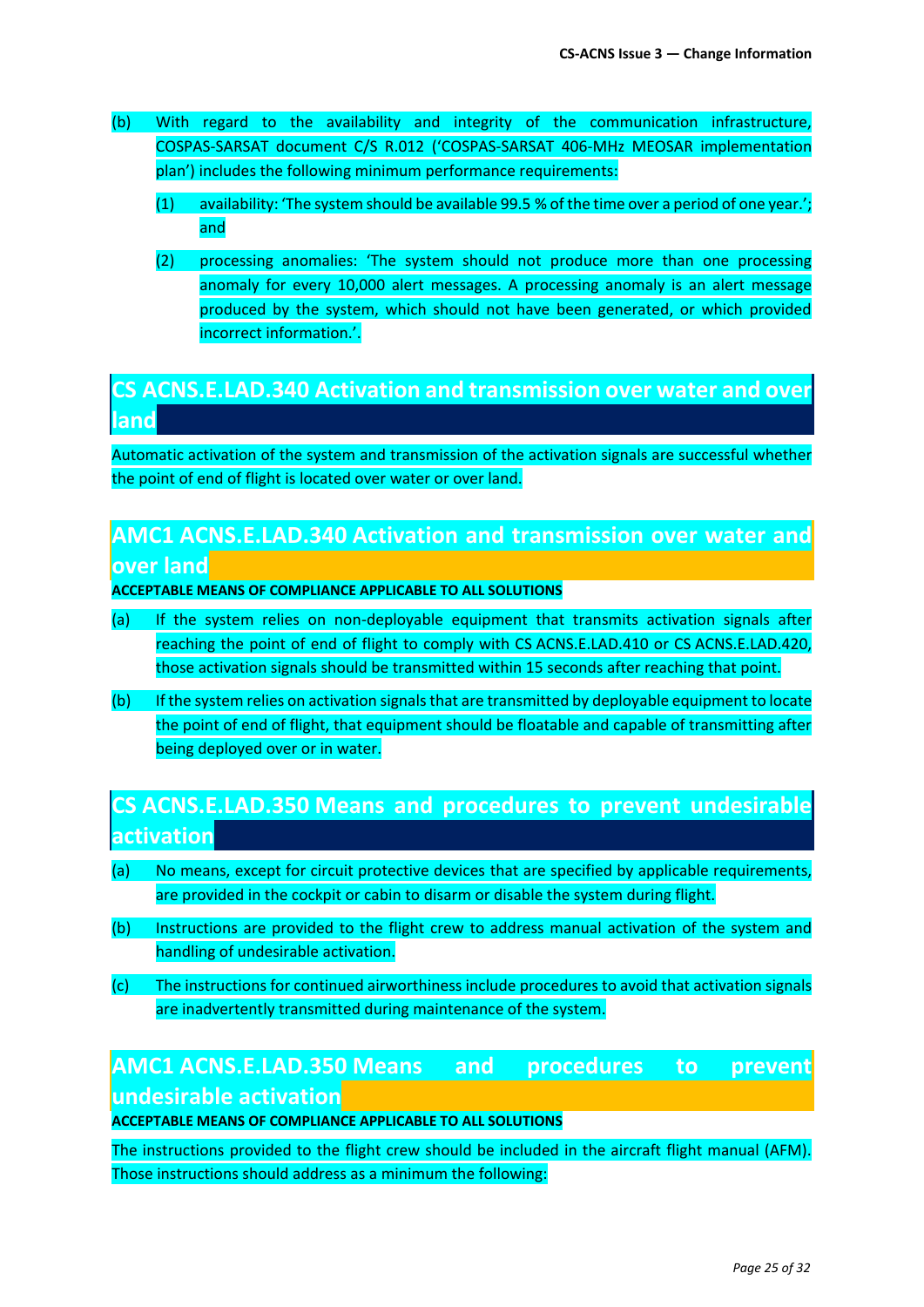- (a) conditions that justify manual activation of the system and conditions that do not justify manual activation;
- (b) recommended flight crew action after manual activation or manual deactivation of the system; and
- (c) recommended flight crew action in case of undesirable activation (automatic or manual); these recommendations should address as a minimum the following:
	- (1) using in a timely manner available communication means to inform the relevant ATS unit and the operator of the undesirable activation; and
	- (2) action, if any, to stop the undesirable activation.

# **GM1 ACNS.E.LAD.350 Means and procedures to prevent undesirable activation**

**COMMON GUIDANCE FOR ALL SOLUTIONS**

To reduce cases of undesirable activation, CS ACNS.E.LAD.350 permits to include specific means to disarm or disable the system during maintenance activities or before specific design flights or production flights.

## **CS ACNS.E.LAD.360 Shared airborne resources and transmission means**

The use of shared airborne resources or transmission means does not adversely affect the performance of the system.

## **GM1 ACNS.E.LAD.360 Shared airborne resources and transmission means**

#### **COMMON GUIDANCE FOR ALL SOLUTIONS**

In CS ACNS.E.LAD.360:

- (a) 'airborne resources' means any object (processor, memory, software, data, etc.) or component that is used by a processor, an integrated modular avionics platform, core software or an application. An airborne resource may be shared by multiple applications or may be dedicated to a specific application. An airborne resource may be physical (a hardware device) or logical (a piece of information).
- (b) 'transmission means' include transmitters and antennas.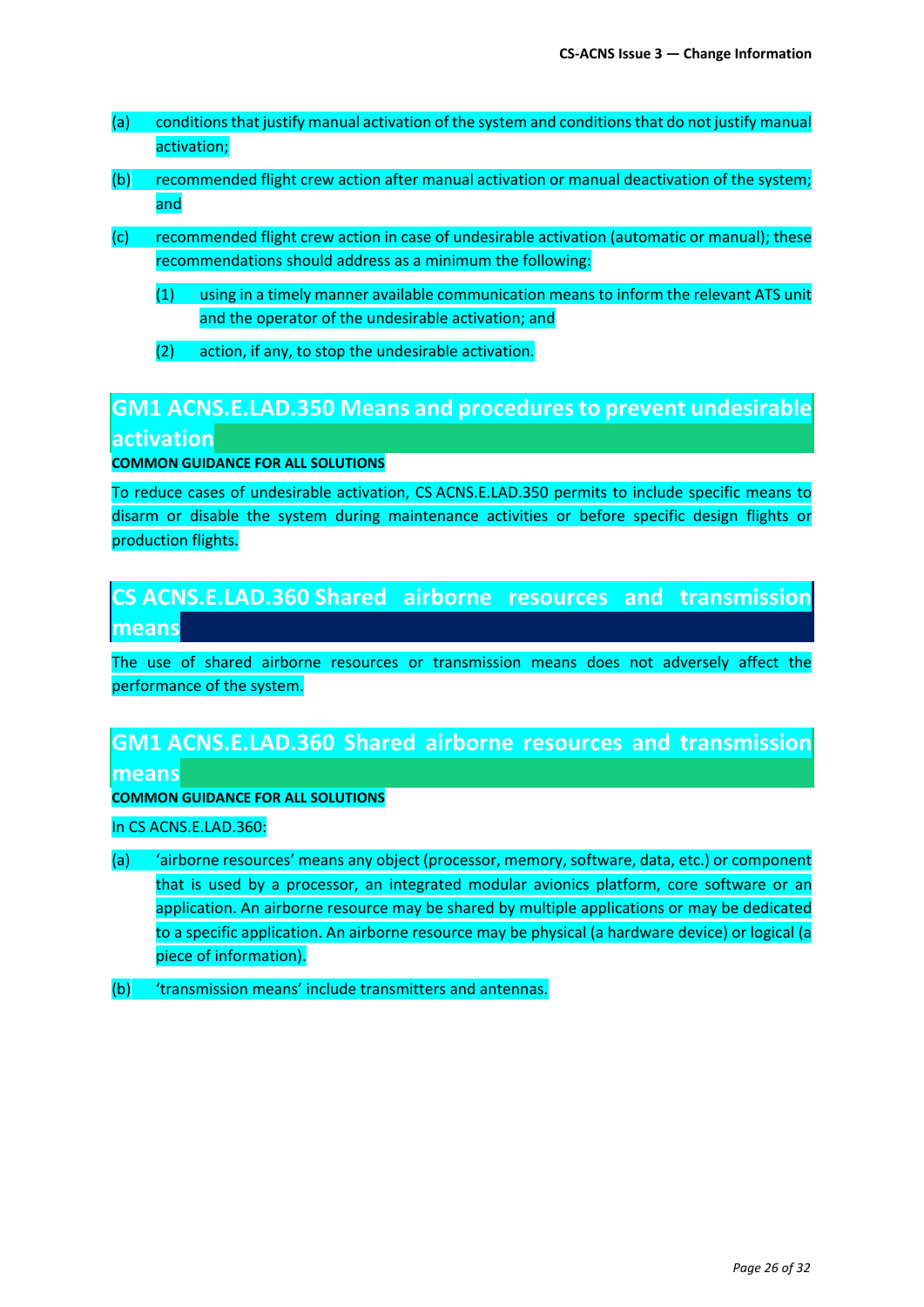## **ACCURACY**

## **CS ACNS.E.LAD.410 Position accuracy for non-survivable accidents**

The performance of the system ensures that based on the data that is received from the communication infrastructure, the point of end of flight is located with a two-dimensional position accuracy of 6 nautical miles (95-% probability) within 20 minutes of reaching the point of end of flight when the accident is not survivable.

## **AMC1 ACNS.E.LAD.410 Position accuracy for non-survivable accidents**

**ACCEPTABLE MEANS OF COMPLIANCE APPLICABLE TO ALL SOLUTIONS**

Compliance with CS ACNS.E.LAD.410 should be demonstrated:

- (a) through the assumptions about the performance of the communication infrastructure that are provided in accordance with CS ACNS.E.LAD.320; and
- (b) in applicable environmental conditions (refer to CS ACNS.E.LAD.310).

## **AMC2 ACNS.E.LAD.410 Position accuracy for non-survivable accidents**

**ACCEPTABLE MEANS OF COMPLIANCE SPECIFIC TO SOLUTIONS BASED ON HRT**

- (a) The system should meet the conditions of AMC1 ACNS.E.LAD.410.
- (b) To demonstrate compliance with CS ACNS.E.LAD.410, the following should be considered:
	- (1) the maximum time interval between two successive transmissions of aircraft position information; and
	- (2) the accuracy of the transmitted aircraft position.

### **GM1 ACNS.E.LAD.410 Position accuracy for non-survivable accidents COMMON GUIDANCE FOR ALL SOLUTIONS**

- (a) If the system transmits activation signals before or without deploying equipment, Appendix A defines an example flight trajectory that can be used, together with defined assumptions about the communication infrastructure, to assess the position accuracy of the point of end of flight for non-survivable accidents.
- (b) If the position of the point of end of flight is computed based on position information that is transmitted before reaching that point, then the two-dimensional position accuracy of the point of end of flight depends at least on:
	- (1) the position-reporting period; and
	- (2) the accuracy of each transmitted position, which depends on: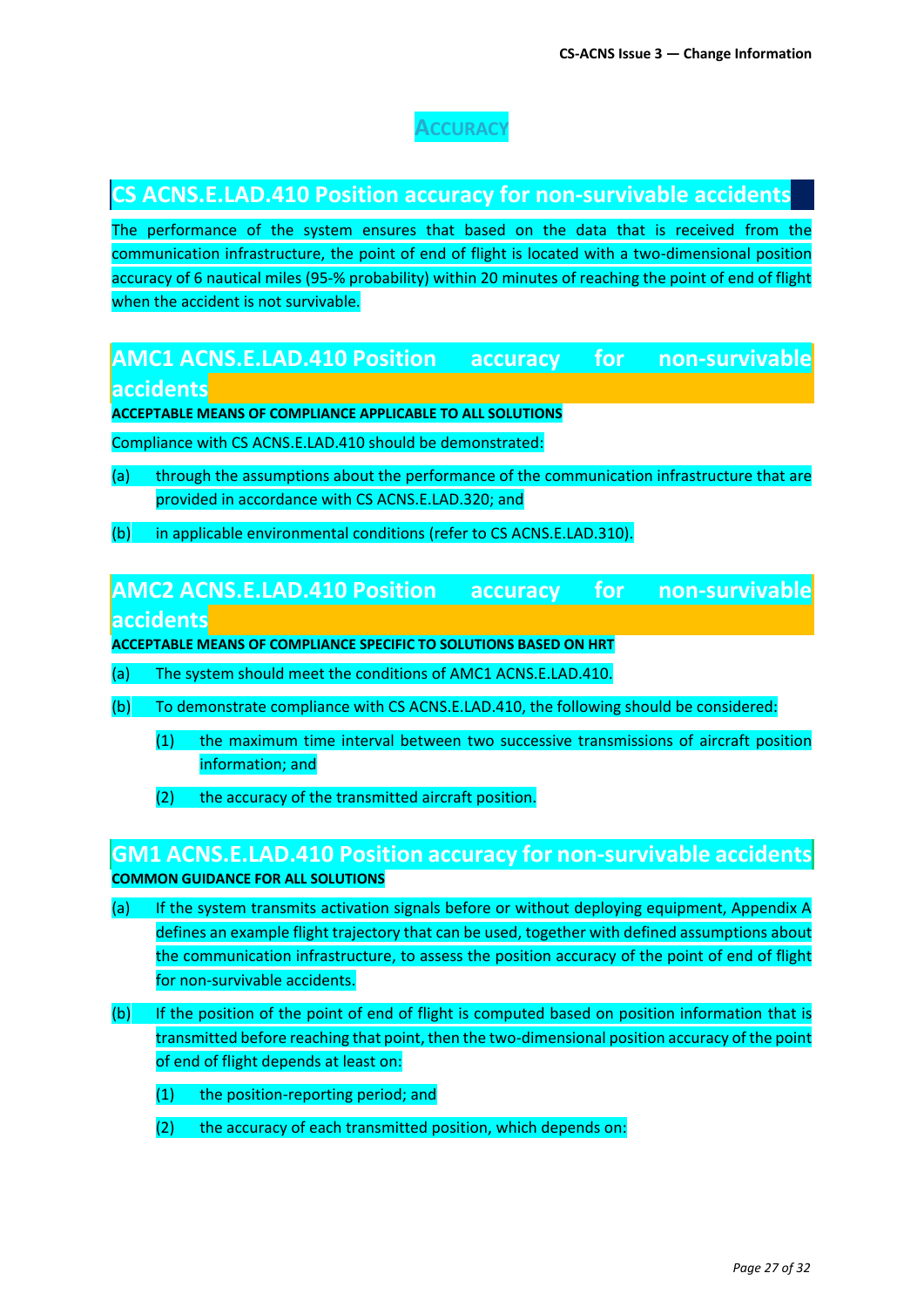- (i) the two-dimensional position accuracy that is provided by the source of position information; and
- (ii) the time accuracy of the transmitted position.

### **CS ACNS.E.LAD.420 Position accuracy for survivable accidents**

The performance of the system ensures that based on the data that is received from the communication infrastructure, the point of end of flight is located with a two-dimensional position accuracy of 200 meters (95-% probability) within 20 minutes of reaching the point of end of flight when the accident is survivable.

## **AMC1 ACNS.E.LAD.420 Position accuracy for survivable accidents**

**ACCEPTABLE MEANS OF COMPLIANCE APPLICABLE TO ALL SOLUTIONS**

- (a) Compliance with CS ACNS.E.LAD.420 should be demonstrated through the assumptions on the performance of the communication infrastructure that are provided in accordance with CS ACNS.E.LAD.320.
- (b) Compliance with CS ACNS.E.LAD.420 should be demonstrated under nominal GNSS satellite constellation conditions.
- (c) If an ELT is used to comply with CS ACNS.E.LAD.420, that ELT should:
	- (1) be a second-generation automatic ELT or an ELT(DT);
	- (2) transmit an encoded position and use a message-coding protocol that is compatible with the position accuracy objective of CS ACNS.E.LAD.420;
	- (3) have capabilities G (internal/integral GNSS receiver) and C (crash survivability); and
	- (4) be automatically activated upon detection of a crash impact.

**INTEROPERABILITY**

## **CS ACNS.E.LAD.520 Frequency spectrum**

The system transmits activation and deactivation signals on frequencies that are protected by the International Telecommunication Union (ITU) Radio Regulations and that belong to the protected aeronautical safety spectrum or to the protected distress spectrum.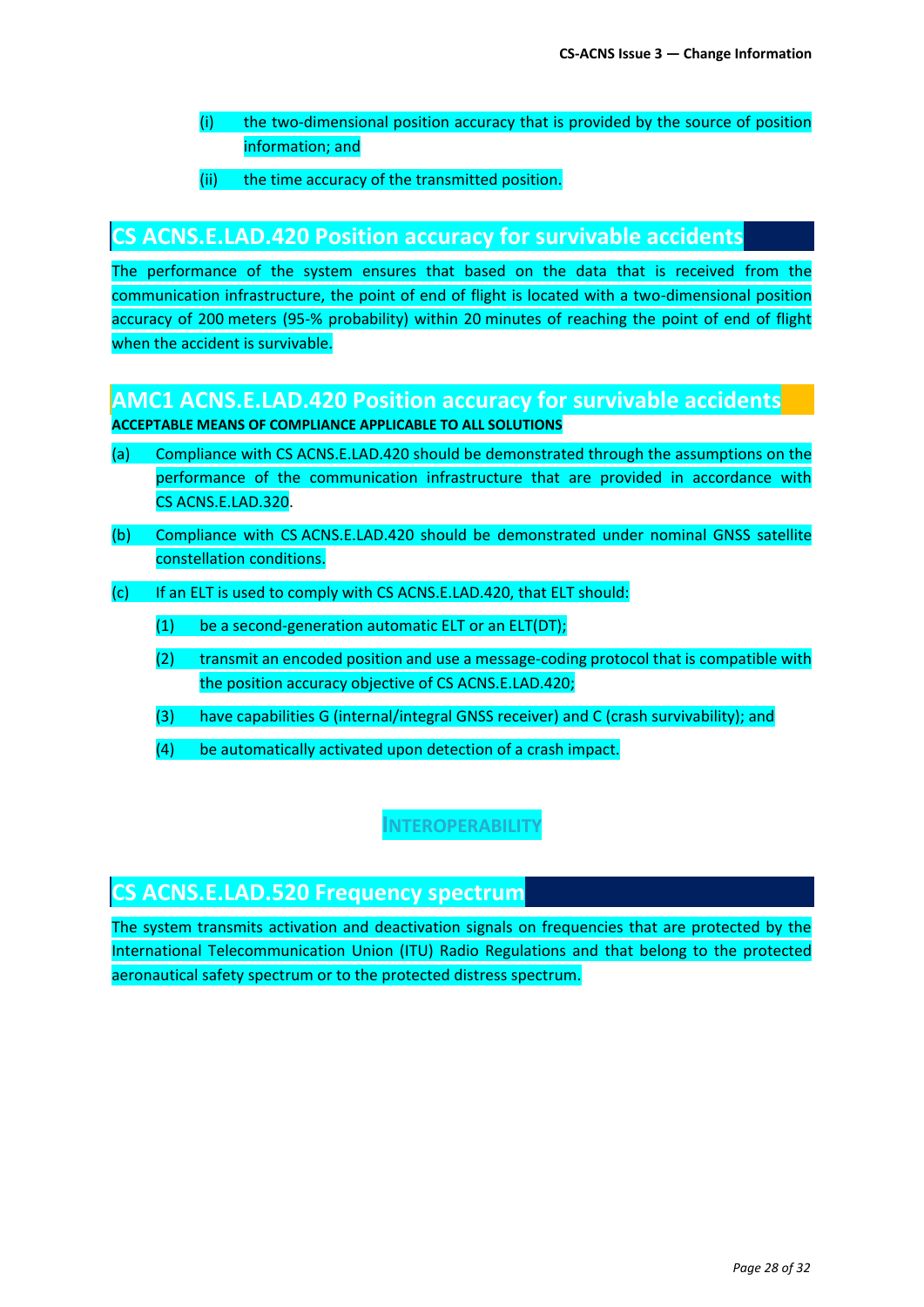### **AMC1 ACNS.E.LAD.520 Frequency spectrum ACCEPTABLE MEANS OF COMPLIANCE APPLICABLE TO ALL SOLUTIONS**

For ELTs that are part of the system, meeting the conditions of AMC1 ACNS.E.LAD.020 satisfies CS ACNS.E.LAD.520.

### **SYSTEM PERFORMANCE**

## **CS ACNS.E.LAD.610 Continuity**

The system is designed to provide a level of continuity that supports its intended operation.

## **AMC1 ACNS.E.LAD.610 Continuity**

**ACCEPTABLE MEANS OF COMPLIANCE APPLICABLE TO ALL SOLUTIONS**

The loss of a function of the system should be considered a minor failure condition.

### **GM1 ACNS.E.LAD.610 Continuity**

**COMMON GUIDANCE FOR ALL SOLUTIONS**

- (a) Any of the following may contribute to a loss of a function of the system:
	- (1) failure of the arming of the system;
	- (2) loss of capability to detect an accident condition;
	- (3) loss of capability to transmit either the activation signals or the 121.5-MHz homing signal; or
	- (4) incomplete information in the activation signals.
- (b) The functions of the system are defined in CS ACNS.E.LAD.010.

## **CS ACNS.E.LAD.620 Integrity**

The system is designed to provide a level of integrity that supports its intended operation.

#### **AMC1 ACNS.E.LAD.620 Integrity**

**ACCEPTABLE MEANS OF COMPLIANCE APPLICABLE TO ALL SOLUTIONS**

- (a) The erroneous automatic activation of the system should be considered a major failure condition.
- (b) The transmission of activation signals that contain an erroneous aircraft position or erroneous aircraft identification should be considered a minor failure condition.
- (c) The transmission of deactivation signals that contain erroneous aircraft identification should be considered a minor failure condition.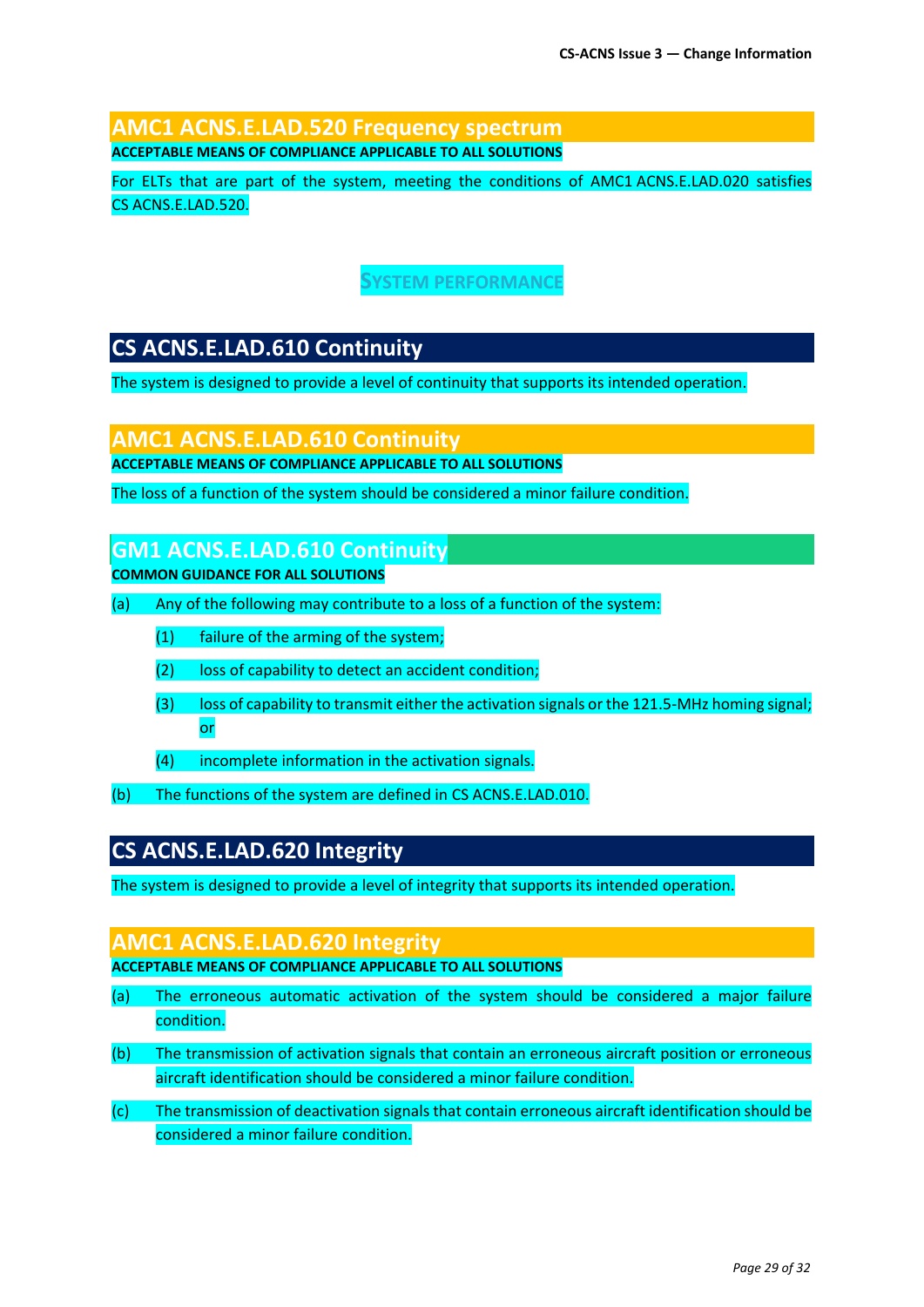## **GM1 ACNS.E.LAD.620 Integrity**

**COMMON GUIDANCE APPLICABLE TO ALL SOLUTIONS**

- (a) The failure condition of point (a) of AMC1 ACNS.E.LAD.620 for the case of erroneous automatic activation is intended to prevent that a large number of false alerts are caused by erroneous automatic activation of the system and have a significant and worldwide impact on SAR authorities.
- (b) A piece of equipment that is part of the system and that contributes to the failure condition of point (a) of AMC1 ACNS.E.LAD.620 could be inactive when the system is not activated, including when the system is armed. This piece of equipment could be, for example, a processor in sleep mode or an ELT. If errors in the design of the software or of the electronic hardware of such piece of equipment do not cause undesirable automatic activation of the system when that piece of equipment is inactive, that software and electronic hardware may be developed in accordance with design assurance level (DAL) D.

## **CS ACNS.E.LAD.650 Risk for third parties**

If the system uses deployable equipment:

- (a) the effects on persons other than aircraft occupants are considered when assessing a failure condition corresponding to the unintended deployment of such equipment; and
- (b) the system provides a specific indication to the flight crew when such equipment is deployed.

### **AMC1 ACNS.E.LAD.650 Risk for third parties**

**ACCEPTABLE MEANS OF COMPLIANCE SPECIFIC TO SOLUTIONS BASED ON AN ADFR**

Meeting the conditions of AMC2 ACNS.E.LAD.020 satisfies CS ACNS.E.LAD.650 regarding the deployable package of the ADFR.

### **APPENDICES**

## **Appendix A — Example flight trajectory**

This Appendix defines an example flight trajectory applicable to a subsonic aeroplane to verify that the system that is defined in CS ACNS.E.LAD.010 meets the position accuracy objectives of CS ACNS.E.LAD.410 (based on the assumptions about the performance of the communication infrastructure, which are defined in paragraph (a) of CS ACNS.E.LAD.320). This Appendix is applicable to a system that transmits activation signals before or without deploying equipment.

#### (a) Verification condition

(1) The system should be in the least favourable configuration (e.g. if a power supply transition may reset the system, the system is reset; or if a GNSS receiver may be in a cold or warm start-up condition, the cold start-up condition is used).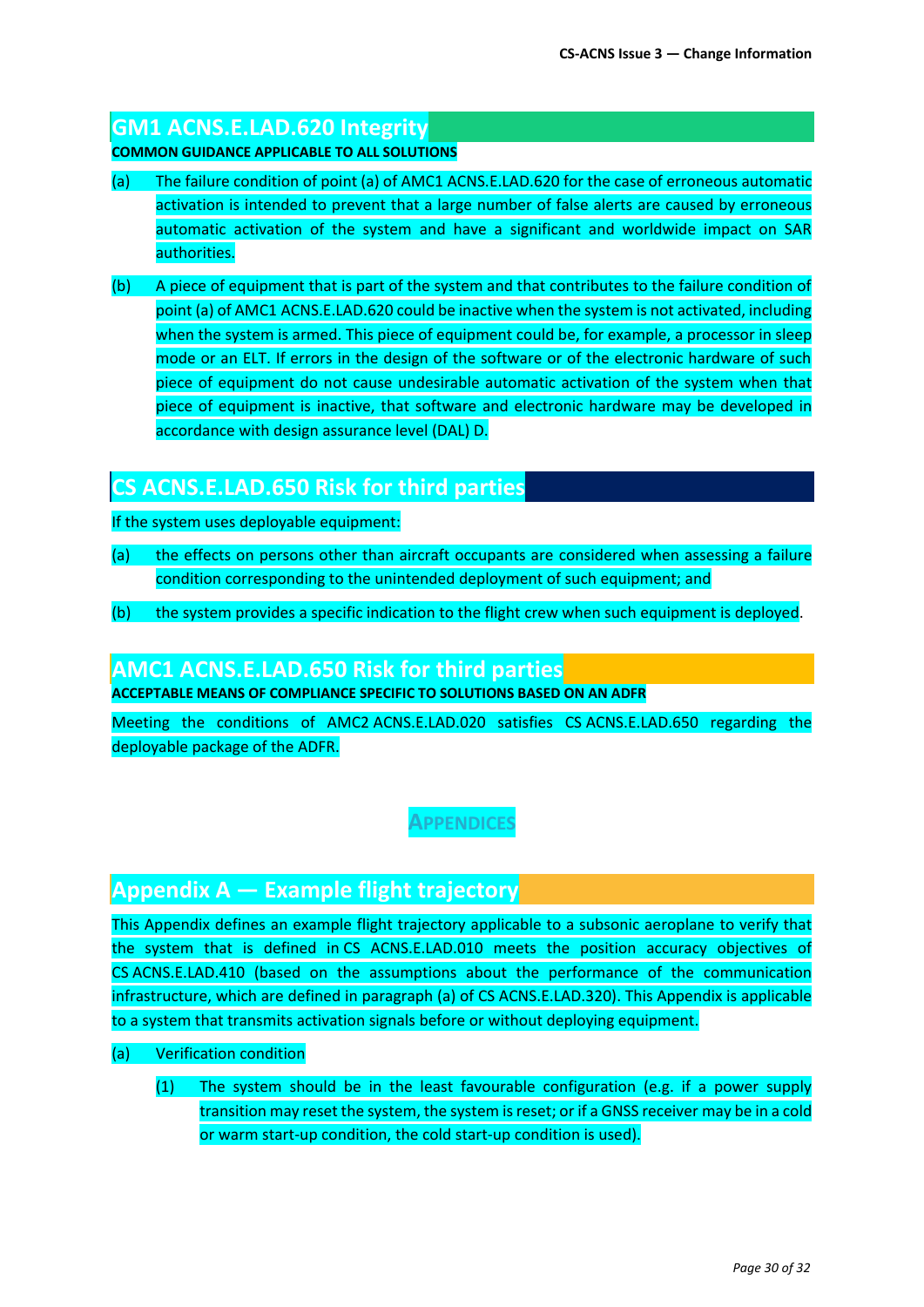- (2) If a satellite constellation is used, the verification should be based on the number and distribution of satellites that are available for 95 % of the time (e.g. no use of spare satellites).
- (3) Location and time of the test or simulation are the least favourable ones. This could be demonstrated by performing a location and time sensitivity analysis.
- (4) The verification should include tests that allow confirmation of the radio frequency link performance.
- (5) The applicant should document the verification results, including:
	- (i) assumptions about the system and the communication infrastructure;
	- (ii) substantiated deviations from the example flight trajectory and its sequence that are described in point (b) of this Appendix;
	- (iii) the tested flight trajectories;
	- (iv) for each point of a tested flight trajectory:
		- (A) position, attitude, speed, and acceleration;
		- (B) the number of communication infrastructure sensors that are actively used;
		- (C) the communication link performance (link budget); and
		- (D) the exchanged data; and
	- (v) for each tested flight trajectory, the location of the point of end of flight, which is determined based on the activation signals that are transmitted along the tested flight trajectory.
- (b) Example flight trajectory

The example flight trajectory and the status of the system should be as described below:

- (1) change the system to the armed state and maintain a static position for 15 seconds (s) at an altitude between 0 and 500 metres (m); the attitude angles are:
	- (i) pitch attitude angle: 0°,
	- (ii) bank angle: 0°, and
	- (iii) heading: north;
- (2) accelerate in a straight line in north direction, while climbing to reach a 5 000-m altitude after 60 seconds; the horizontal acceleration should be 5.55 m/s<sup>2</sup> throughout this phase so that a horizontal speed of 333 m/s is reached at a 5 000-m altitude;
- (3) maintain a horizontal speed of 333 m/s for 60 s, while climbing to 10 000 m;
- (4) level out, set the pitch attitude angle, roll attitude angle, and heading to 0, activate the system, and while maintaining a horizontal speed of 333 m/s, apply the following during 30 s:
	- (i) roll: